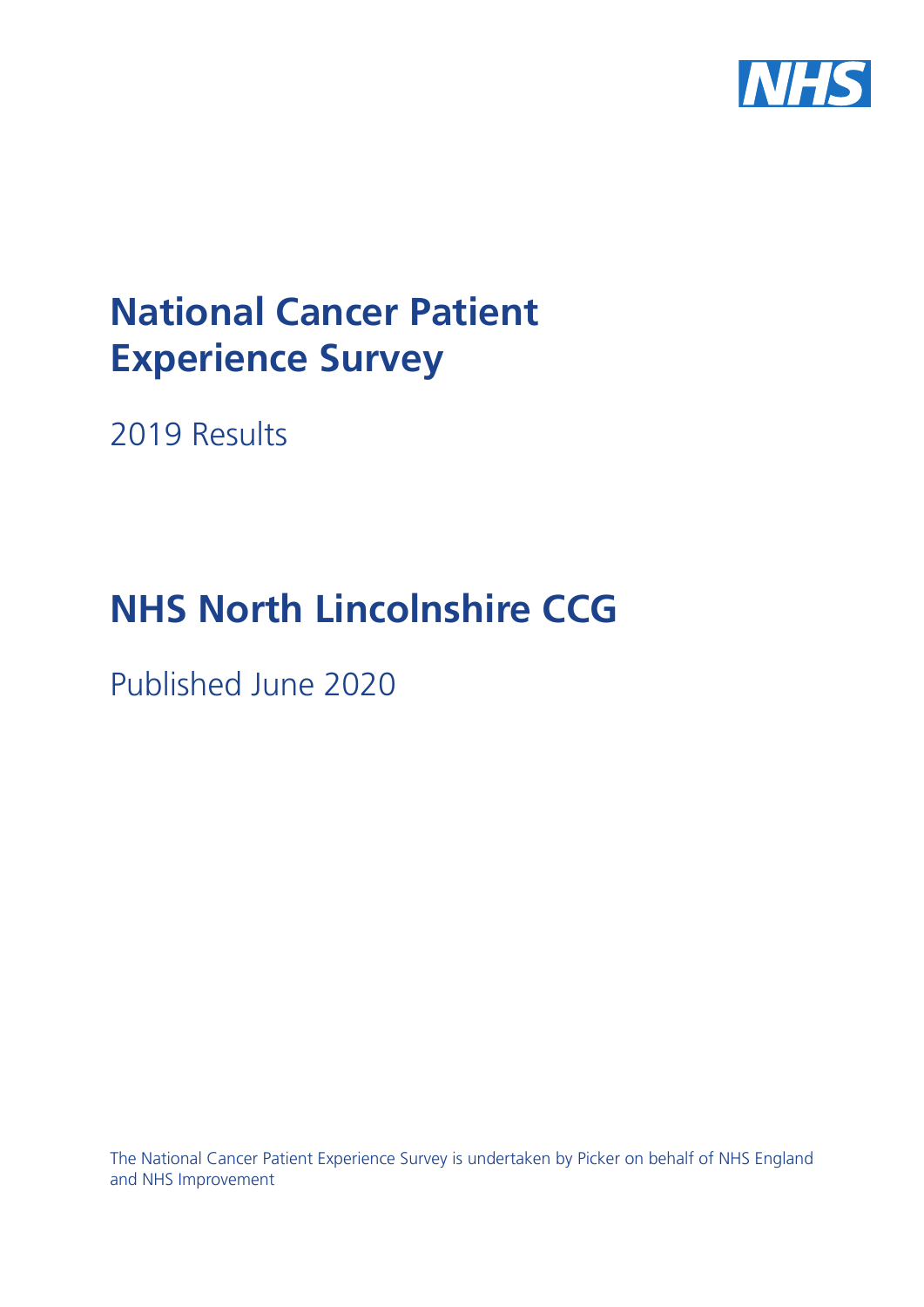# **Executive Summary** Case Mix Adjusted scores

#### **Cancer Dashboard Questions**

The following seven questions are included in phase 1 of the Cancer Dashboard developed by Public Health England and NHS England:

Q61. Patient's average rating of care scored from very poor to very good

| $\Omega$ | $\overline{2}$                                                | 3 | 4 | 5 | 6 | 7 | 8   | 9 | 10                                                                                            |  |
|----------|---------------------------------------------------------------|---|---|---|---|---|-----|---|-----------------------------------------------------------------------------------------------|--|
|          |                                                               |   |   |   |   |   | 8.6 |   |                                                                                               |  |
|          |                                                               |   |   |   |   |   |     |   | Q18. Patient definitely involved as much as they wanted in decisions about care and treatment |  |
|          |                                                               |   |   |   |   |   |     |   | Q19. Patient given the name of a CNS who would support them through their treatment           |  |
| 84%      | Q20. Patient found it very or quite easy to contact their CNS |   |   |   |   |   |     |   |                                                                                               |  |
| 82%      |                                                               |   |   |   |   |   |     |   | Q39. Patient always felt they were treated with respect and dignity while in hospital         |  |
|          | leaving hospital                                              |   |   |   |   |   |     |   | Q41. Hospital staff told patient who to contact if worried about condition or treatment after |  |
| 56%      | treatment                                                     |   |   |   |   |   |     |   | Q55. General practice staff definitely did everything they could to support patient during    |  |

### **Questions Outside Expected Range**

|                                                                                                                   |            | Case Mix Adjusted Scores   |                            |                   |
|-------------------------------------------------------------------------------------------------------------------|------------|----------------------------|----------------------------|-------------------|
|                                                                                                                   | 2019 Score | Lower<br>Expected<br>Range | Upper<br>Expected<br>Range | National<br>Score |
| Q7. Test results explained in completely understandable way                                                       | 72%        | 75%                        | 85%                        | 80%               |
| Q22. Hospital staff gave information about support or self-help groups for people with<br>cancer                  | 79%        | 83%                        | 93%                        | 88%               |
| Q24. Hospital staff gave information on getting financial help or possible benefits                               | 50%        | 54%                        | 71%                        | 63%               |
| Q38. Hospital staff definitely did everything they could to help control pain                                     | 75%        | 76%                        | 89%                        | 83%               |
| Q39. Patient always felt they were treated with respect and dignity while in hospital                             | 82%        | 82%                        | 93%                        | 88%               |
| Q40. Patient given clear written information about what should or should not do after<br>leaving hospital         | 77%        | 80%                        | 92%                        | 86%               |
| Q41. Hospital staff told patient who to contact if worried about condition or treatment after<br>leaving hospital | 89%        | 90%                        | 98%                        | 94%               |
| Q44. Cancer doctor had the right documents at patient's last outpatient appointment                               | 93%        | 93%                        | 98%                        | 96%               |
| Q58. Overall the administration of care was good or very good                                                     | 85%        | 85%                        | 93%                        | 89%               |
| Q61. Patient's average rating of care scored from very poor to very good                                          | 8.6        | 8.6                        | 9.0                        | 8.8               |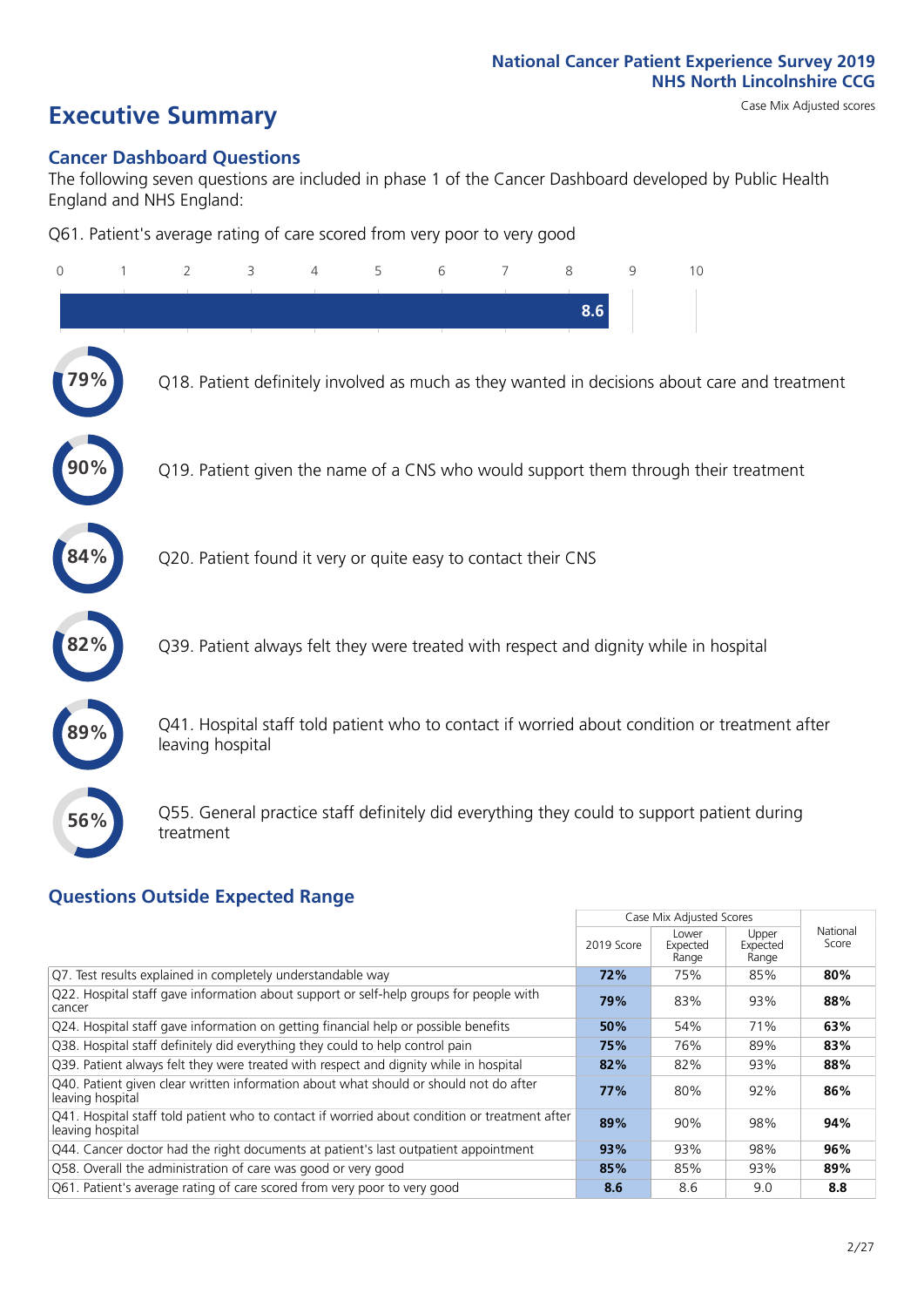## **Introduction**

The National Cancer Patient Experience Survey 2019 is the ninth iteration of the survey first undertaken in 2010. It has been designed to monitor national progress on cancer care; to provide information to drive local quality improvements; to assist commissioners and providers of cancer care; and to inform the work of the various charities and stakeholder groups supporting cancer patients.

The survey was overseen by a national Cancer Patient Experience Advisory Group. This Advisory Group set the principles and objectives of the survey programme and guided questionnaire development. The survey was commissioned and managed by NHS England. The survey provider, Picker, is responsible for designing, running and analysing the survey.

The 2019 survey involved 143 NHS Trusts. Out of 111,366 people, 67,858 people responded to the survey, yielding a response rate of 61%.

# **Methodology**

#### **Eligibility, fieldwork and survey methods**

The sample for the survey included all adult (aged 16 and over) NHS patients, with a confirmed primary diagnosis of cancer, discharged from an NHS Trust after an inpatient episode or day case attendance for cancer related treatment in the months of April, May and June 2019. The fieldwork for the survey was undertaken between December 2019 and March 2020.

As in the previous four years, the survey used a mixed mode methodology. Questionnaires were sent by post, with two reminders where necessary, but also included an option to complete the questionnaire online. A Freephone helpline and email was available for respondents to opt out, ask questions about the survey, enable them to complete their questionnaire over the phone and provide access to a translation and interpreting facility for those whose first language was not English.

#### **Case-mix adjustment**

Both unadjusted and adjusted scores are presented in this report. Case-mix adjusted scores allows us to account for the impact that differing patient populations might have on results. By using the case-mix adjusted estimates we can obtain a greater understanding of how a CCG is performing given their patient population. The factors taken into account in this case-mix adjustment are gender, age, ethnic group, deprivation, and tumour group.

#### **Scoring methodology**

Fifty-two questions from the questionnaire are scored as these questions relate directly to patient experience. For all but one question (Q61), scores are presented as the percentage of positive responses out of all scored responses. For Q61, respondents rate their overall care on a scale of 0 to 10, of which the average was calculated for this question's presented score. The percentages in this report have been rounded to the nearest percentage point. Therefore, in some cases the figures do not appear to add up to 100%.

#### **Statistical significance**

In the reporting of 2019 results, appropriate statistical tests have been undertaken to identify unadjusted scores for which the change over time is 'statistically significant'. Thirty-seven scored questions in 2019 have been compared with those of 2018 and a statistically significant change between the two years has been reported where identified.

For the scored questions that are comparable beyond 2018, statistically significant change over the five years has also been reported where identified. A statistically significant difference means that the change in the result is very unlikely to have occurred by sampling variation.

#### **Suppression**

#### **Question-level suppression**

For scores where the base size per question is  $<$ 21, the score will be suppressed and replaced with an asterisk (\*). The base size will include neutral response options.

#### **Double suppression**

If any group within a particular sub-group breakdown (such as the tumour group breakdown) has <21 responses, then the figure for this particular group is suppressed and replaced with an asterisk (\*). If there is only one group within the sub-group breakdown that has <21 respondents, and is therefore suppressed, the group with the next lowest number of respondents is also supressed and replaced with an asterisk (\*) (regardless if it is greater than or less than 21).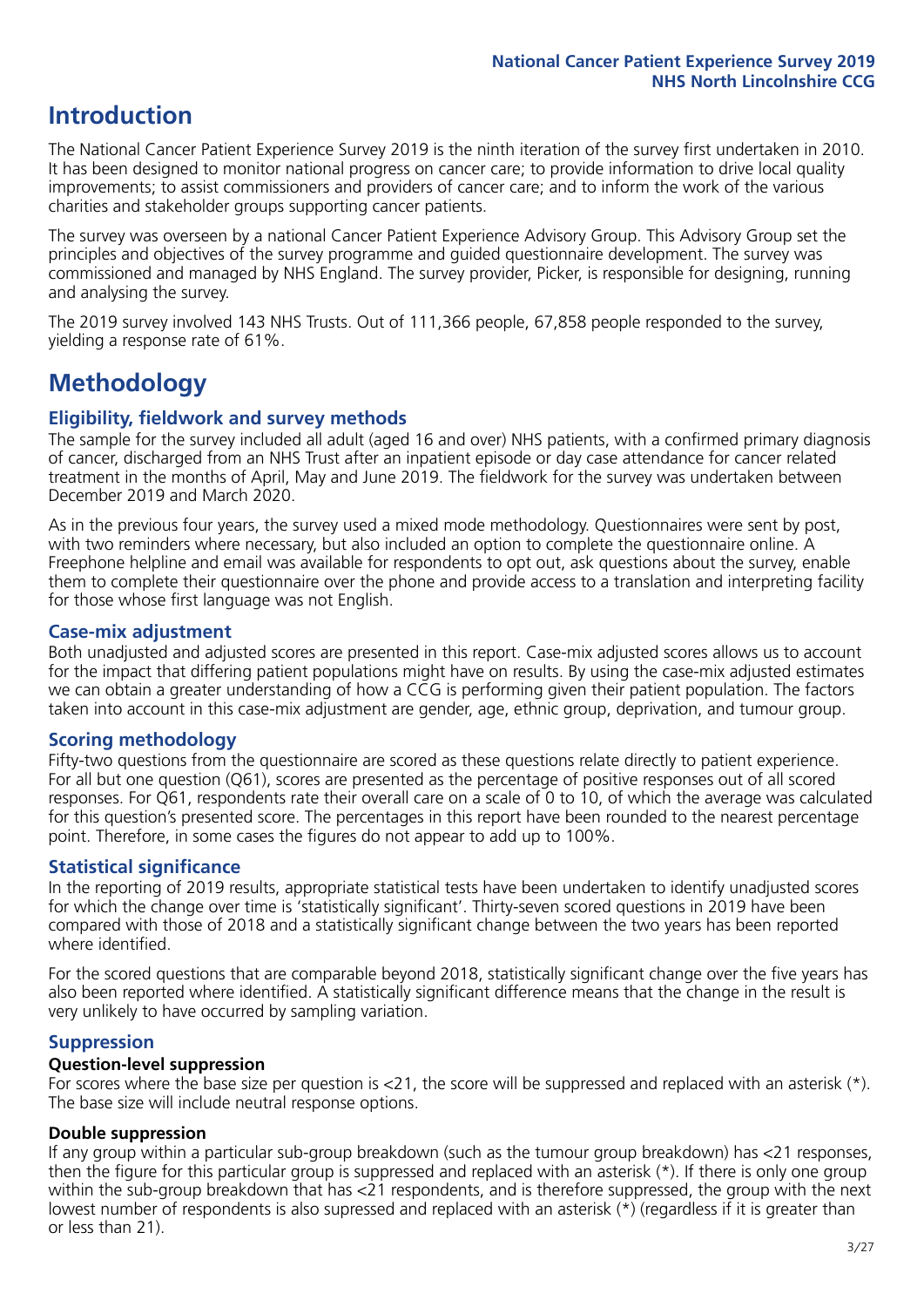# **Understanding the results**

This report shows how this CCG scored for each question in the survey, compared with national results and previous year's results. It is aimed at helping individual CCGs to understand their performance and identify areas for local improvement. Below is a description of the type of results presented within this report and how to understand them.

#### **Expected range charts**

The expected range charts in this report show a bar with the lowest and highest score received for each question nationally. Within this bar, an expected range is given (in grey) and a black diamond represents the actual score for this CCG.

CCGs whose score is above the upper limit of the expected range (in the dark blue) are positive outliers, with a score statistically significantly higher than the national mean. This indicates that the CCG performs better than what CCGs of the same size and demographics are expected to perform. The opposite is true if the score is below the lower limit of the expected range (in the light blue); these are negative outliers. For scores within the expected range (in the grey), the score is what we would expect given the CCG's size and demographics.

#### **Comparability tables**

The comparability tables show the 2018 and 2019 unadjusted scores for this CCG for each scored question. If there is a significant change from 2018 and 2019 or overall from 2015 to 2019, an arrow will be presented for the direction of change. The adjusted 2019 score will also be presented for each scored question along with the lower and upper expected range and national score. Scores above the upper limit of the expected range will be highlighted dark blue, scores below the lower limit of the expected range will be highlighted light blue, and scores within the lower and upper limit of the expected ranges will be highlighted grey.

#### **Tumour type tables**

The tumour type tables show the unadjusted scores for each scored question for each of the 13 tumour groups. The national score for that tumour group is also shown. Unadjusted scores for the same tumour type across different CCGs may not be comparable, as they do not account for the impact that differing patient populations might have on results. Central nervous system is abbreviated as 'CNS' and lower gastrointestinal tract is abbreviated as 'LGT' throughout this report.

#### **Year on year charts**

The year on year charts show five columns representing the unadjusted scores of the last five years (2015, 2016, 2017, 2018 and 2019) for each scored question.

#### **Notes on specific questions**

Following the development phase of the 2019 survey, several changes were made to the questionnaire. Six scored questions were amended (Q5, Q18, Q30, Q35, Q56 and Q60) and one non-scored question (Q29) was amended that impacted the comparability of questions Q30 to Q41. Of all questions changed or impacted by change, only Q60 is presented with historical comparisons; though the results should be interpreted with caution.

#### **Unadjusted data and case-mix adjusted data**

Unadjusted data should be used to see the actual responses from patients relating to the CCG. Case-mix adjusted data, together with expected ranges, should be used to understand whether the results are significantly higher or lower than national results taking account of the patient mix.

### **Further information**

This research was carried out in accordance with the international standard for organisations conducting social research (accreditation to ISO20252:2012; certificate number GB08/74322). The 2019 survey data has been produced and published in line with the Code of Practice for Official Statistics.

For more information on the methodology, please see the Technical Document. It can be viewed along with the 2019 questionnaire and survey quidance on the website at [www.ncpes.co.uk](https://www.ncpes.co.uk/supporting-documents). For all other outputs at National, Trust, CCG and Cancer Alliance level, please see the PDF reports, Excel tables and dashboards at [www.ncpes.co.uk.](https://www.ncpes.co.uk/current-results)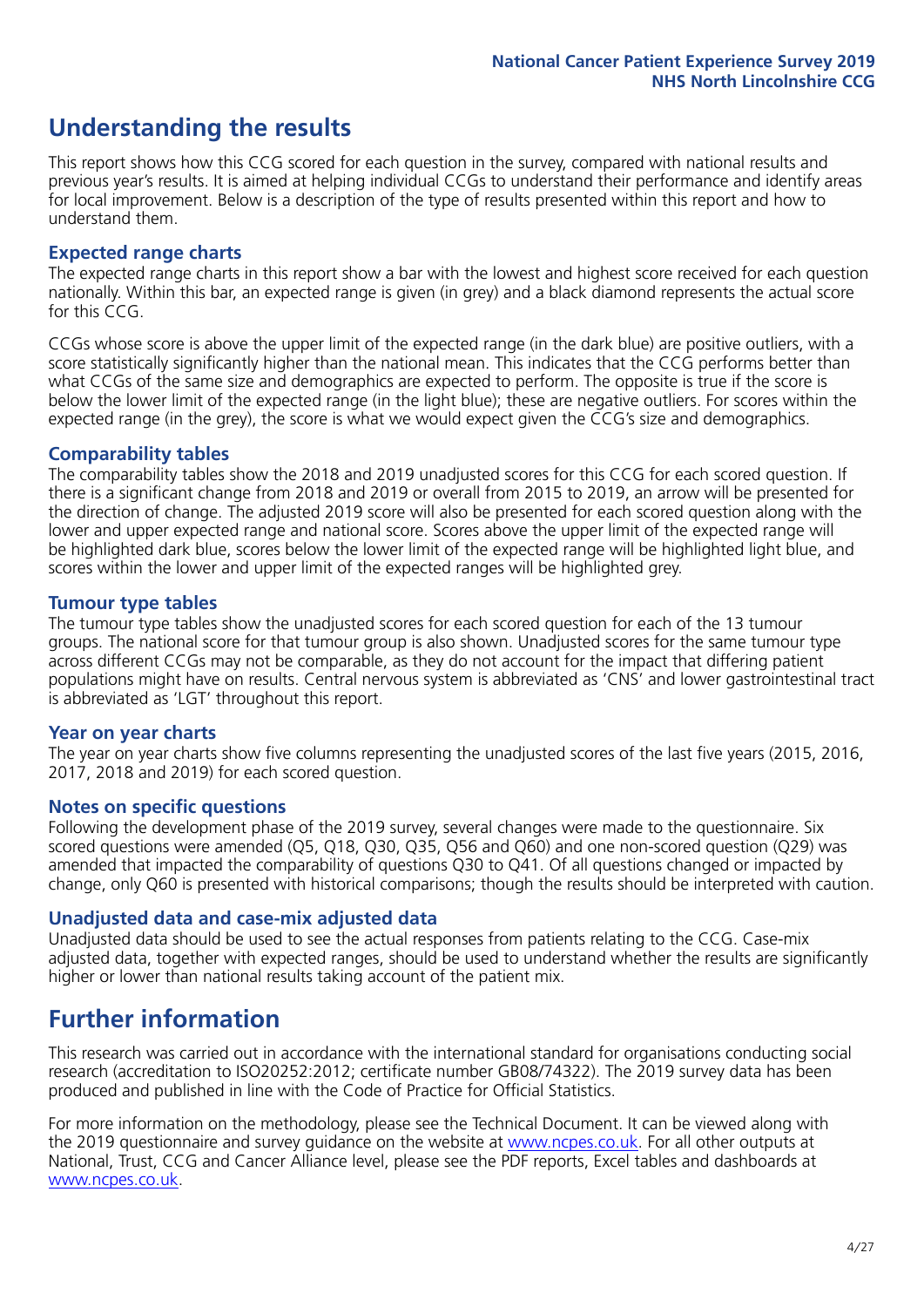### **Response Rate**

#### **Overall Response Rate**

251 patients responded out of a total of 406 patients, resulting in a response rate of 62%.

|          | Sample Size | Adjusted<br>Sample | Completed | Response Rate |
|----------|-------------|--------------------|-----------|---------------|
| CCG      | 444         | 406                | 251       | 62%           |
| National | 119,855     | 111.366            | 67,858    | 61%           |

#### **Respondents by Survey Type**

|                            | Number of<br>Respondents |
|----------------------------|--------------------------|
| Online                     | 18                       |
| Paper                      | 233                      |
| Phone                      |                          |
| <b>Translation Service</b> |                          |

#### **Respondents by Tumour Group**

|                      | Number of<br>Respondents |
|----------------------|--------------------------|
| <b>Brain / CNS</b>   | 3                        |
| <b>Breast</b>        | 55                       |
| Colorectal / LGT     | 36                       |
| Gynaecological       | 14                       |
| Haematological       | 26                       |
| <b>Head and Neck</b> | 5                        |
| Lung                 | 15                       |
| Prostate             | 22                       |
| Sarcoma              | 4                        |
| Skin                 | 4                        |
| <b>Upper Gastro</b>  | 6                        |
| Urological           | 33                       |
| Other                | 28                       |

#### **Respondents by Age and Gender**

Respondents year of birth has been used to determine age. This information has been amalgamated into 8 age bands. The age and gender distribution for the CCG was as follows:

|        | Age 16-24 | Age 25-34 | Age 35-44 | Age 45-54 | Age 55-64 | Age 65-74 | Age 75-84 | Age 85+ | Total |
|--------|-----------|-----------|-----------|-----------|-----------|-----------|-----------|---------|-------|
| Male   |           |           |           | 4         | 26        | 47        | 35        |         | 17    |
| Female |           |           |           | 15        | 44        | 41        | 19        |         | 134   |
| Total  |           |           |           | 19        | 70        | 88        | 54        |         | 251   |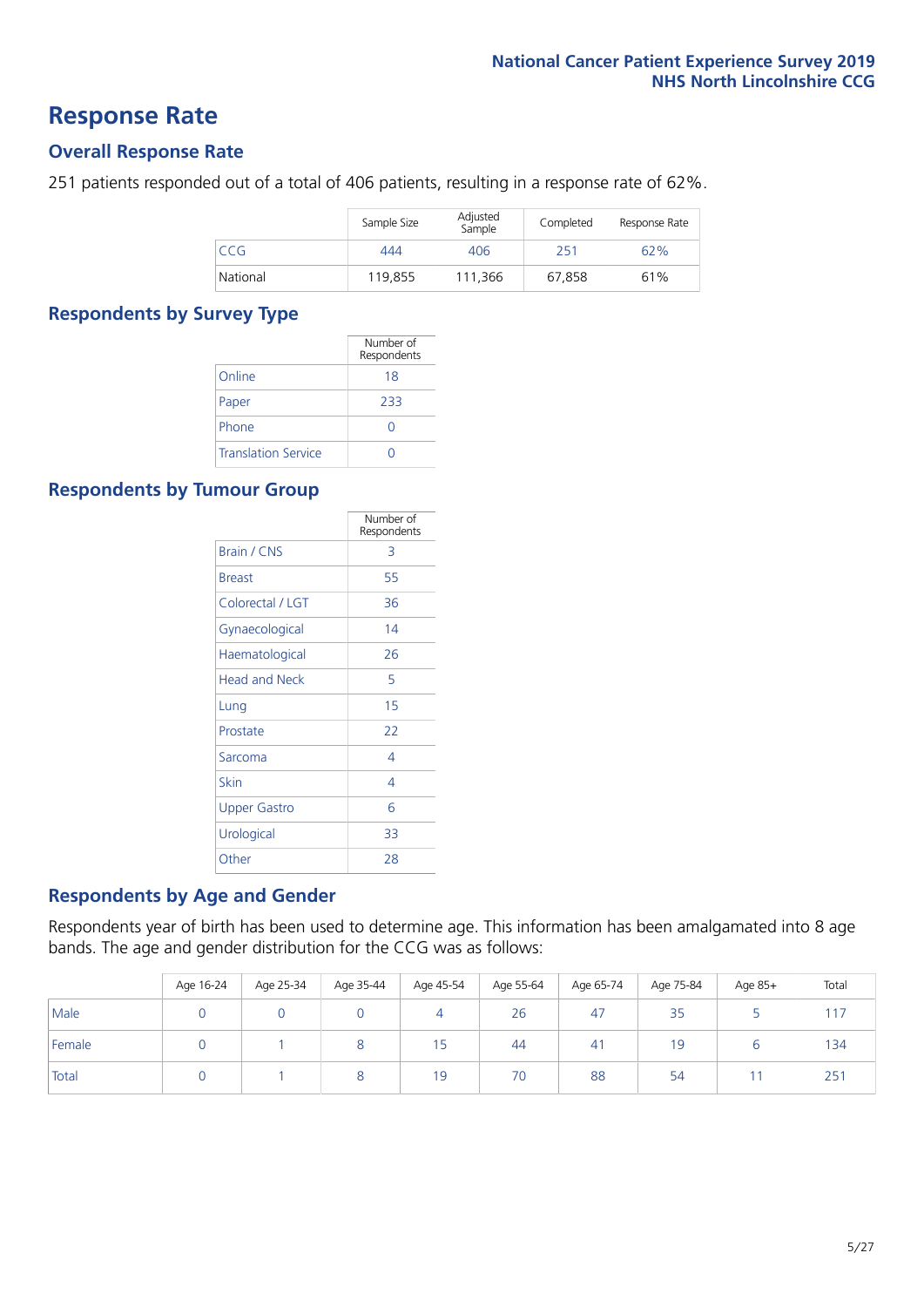# **Expected Range Charts**

| Lower Expected Range<br>Average                                                                                                                                                                                                                                                                                                                                                                                                                                                                                             |       |     |         | Upper Expected Range |     |     |                   |                   | Case Mix Adjusted Score    |     |                 |
|-----------------------------------------------------------------------------------------------------------------------------------------------------------------------------------------------------------------------------------------------------------------------------------------------------------------------------------------------------------------------------------------------------------------------------------------------------------------------------------------------------------------------------|-------|-----|---------|----------------------|-----|-----|-------------------|-------------------|----------------------------|-----|-----------------|
| <b>SEEING YOUR GP</b><br>Q1. Saw GP once or twice before being told they needed to go to<br>hospital<br>Q2. Patient thought they were seen as soon as necessary                                                                                                                                                                                                                                                                                                                                                             | 0%    | 10% | 20%     | 30%                  | 40% | 50% | 60%               | 70%               | 80% 90% 100%<br>84%<br>86% |     |                 |
| <b>DIAGNOSTIC TESTS</b><br>Q5. Received all the information needed about the test<br>Q6. The length of time waiting for the test to be done was about<br>right<br>Q7. Test results explained in completely understandable way                                                                                                                                                                                                                                                                                               | $0\%$ | 10% | 20%     | 30%                  | 40% | 50% | 60%               | 70%<br>72%        | 80%                        | 89% | 90% 100%<br>96% |
| <b>FINDING OUT WHAT WAS WRONG WITH YOU</b><br>Q10. Patient told they could bring a family member or friend when<br>first told they had cancer<br>Q11. Patient felt they were told sensitively that they had cancer<br>Q12. Patient completely understood the explanation of what was<br>wrong<br>Q13. Patient given easy to understand written information about<br>the type of cancer they had                                                                                                                             | 0%    | 10% | 20%     | 30%                  | 40% | 50% | 60%               | 70%<br>71%<br>72% | 80%<br>76%<br>86%          |     | 90% 100%        |
| <b>DECIDING THE BEST TREATMENT FOR YOU</b><br>Q14. Patient felt that treatment options were completely explained<br>Q15. Patient felt possible side effects were definitely explained in<br>an understandable way<br>Q16. Patient definitely given practical advice and support in dealing<br>with side effects of treatment<br>Q17. Patient definitely told about side effects that could affect<br>them in the future<br>Q18. Patient definitely involved as much as they wanted in<br>decisions about care and treatment | 0%    | 10% | 20%     | 30%                  | 40% | 50% | 60%<br>62%<br>60% | 70%               | 80%<br>80%<br>76%<br>79%   |     | 90% 100%        |
| <b>CLINICAL NURSE SPECIALIST (CNS)</b><br>Q19. Patient given the name of a CNS who would support them<br>through their treatment<br>Q20. Patient found it very or quite easy to contact their CNS<br>Q21. Patient got understandable answers to important questions<br>all or most of the time                                                                                                                                                                                                                              | 0%    |     | 10% 20% | 30%                  | 40% | 50% | 60%               | 70%               | 80%<br>84%<br>85%          | 90% | 90% 100%        |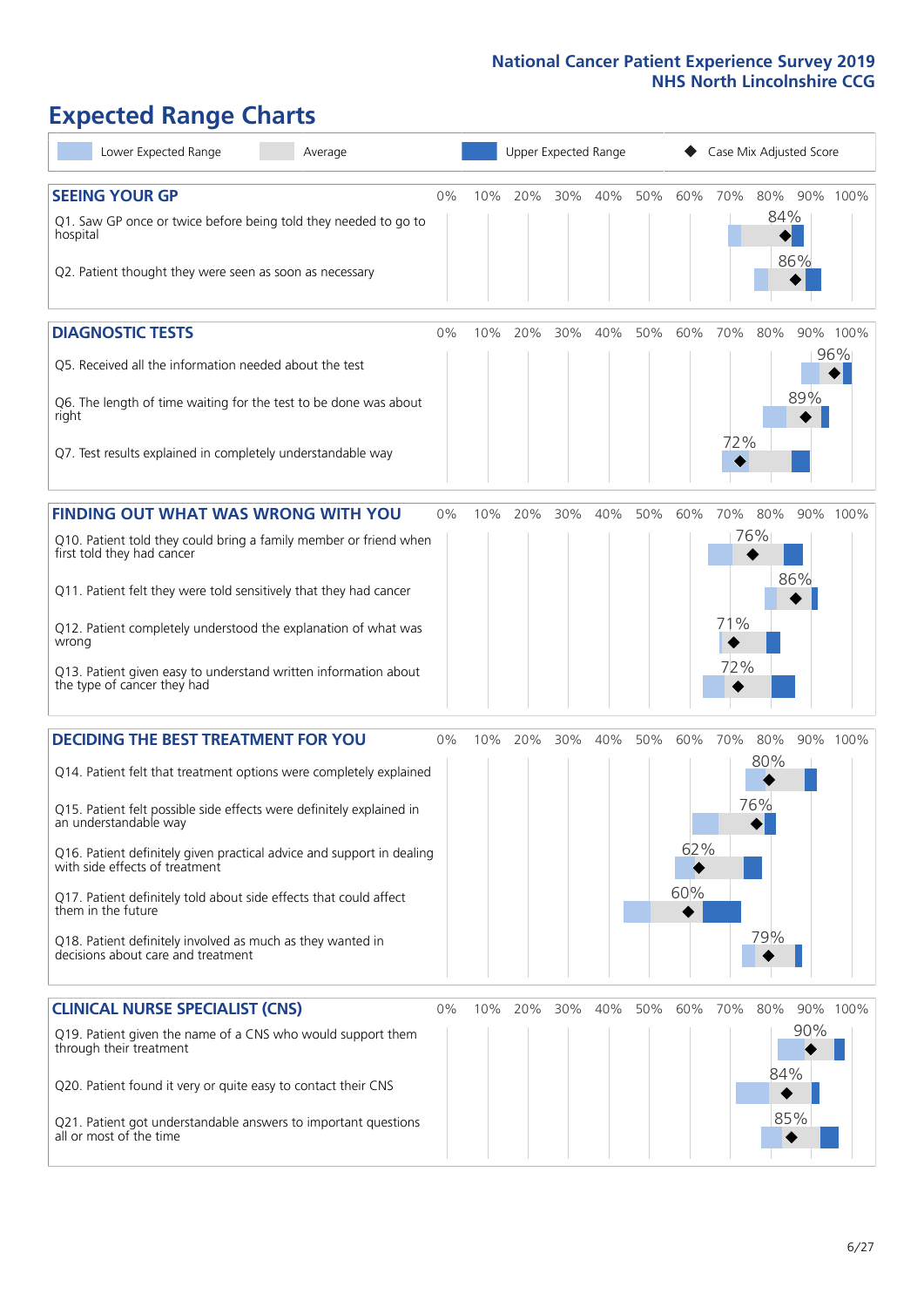# **Expected Range Charts**

| Lower Expected Range<br>Average                                                                                                                                                                                                                                                                                                                                                                                                                                                                                                                                                                                                                                                   |    |     |     |     | Upper Expected Range |            |     | Case Mix Adjusted Score |                          |     |          |
|-----------------------------------------------------------------------------------------------------------------------------------------------------------------------------------------------------------------------------------------------------------------------------------------------------------------------------------------------------------------------------------------------------------------------------------------------------------------------------------------------------------------------------------------------------------------------------------------------------------------------------------------------------------------------------------|----|-----|-----|-----|----------------------|------------|-----|-------------------------|--------------------------|-----|----------|
| <b>SUPPORT FOR PEOPLE WITH CANCER</b><br>Q22. Hospital staff gave information about support or self-help<br>groups for people with cancer<br>Q23. Hospital staff discussed or gave information about the impact<br>cancer could have on day to day activities<br>Q24. Hospital staff gave information on getting financial help or<br>possible benefits<br>Q25. Hospital staff told patient they could get free prescriptions                                                                                                                                                                                                                                                     | 0% | 10% | 20% | 30% | 40%                  | 50%<br>50% | 60% | 70%                     | 80%<br>79%<br>79%        | 86% | 90% 100% |
| <b>OPERATIONS</b>                                                                                                                                                                                                                                                                                                                                                                                                                                                                                                                                                                                                                                                                 | 0% | 10% | 20% | 30% | 40%                  | 50%        | 60% | 70%                     | 80%                      |     | 90% 100% |
| Q27. Beforehand, patient had all the information needed about the<br>operation<br>Q28. Afterwards, staff completely explained how operation had<br>gone in understandable way                                                                                                                                                                                                                                                                                                                                                                                                                                                                                                     |    |     |     |     |                      |            |     |                         | 75%                      |     | 98%      |
| <b>HOSPITAL CARE AS AN INPATIENT</b>                                                                                                                                                                                                                                                                                                                                                                                                                                                                                                                                                                                                                                              | 0% | 10% | 20% | 30% | 40%                  | 50%        | 60% | 70%                     | 80%                      |     | 90% 100% |
| Q30. Hospital staff didn't talk in front of patient as if patient wasn't<br>there<br>Q31. Patient had confidence and trust in all doctors treating them<br>Q32. Patient's family or someone close definitely felt able to talk to<br>a doctor<br>Q33. Patient had confidence and trust in all the ward nurses<br>treating them<br>Q34. Patient thought there were always or nearly always enough<br>nurses on duty to care for them<br>Q35. All hospital staff asked patient what name they prefer to be<br>called by<br>Q36. Patient always given enough privacy when discussing<br>condition or treatment<br>Q37. Patient definitely found hospital staff to discuss worries or |    |     |     |     |                      | 51%        | 58% | 70%<br>69%              | 78%<br>81%<br>76%<br>85% |     |          |
| fears during their inpatient visit<br>Q38. Hospital staff definitely did everything they could to help<br>control pain<br>Q39. Patient always felt they were treated with respect and dignity<br>while in hospital<br>Q40. Patient given clear written information about what should or<br>should not do after leaving hospital<br>Q41. Hospital staff told patient who to contact if worried about<br>condition or treatment after leaving hospital                                                                                                                                                                                                                              |    |     |     |     |                      |            |     | 75%                     | 82%<br>77%               | 89% |          |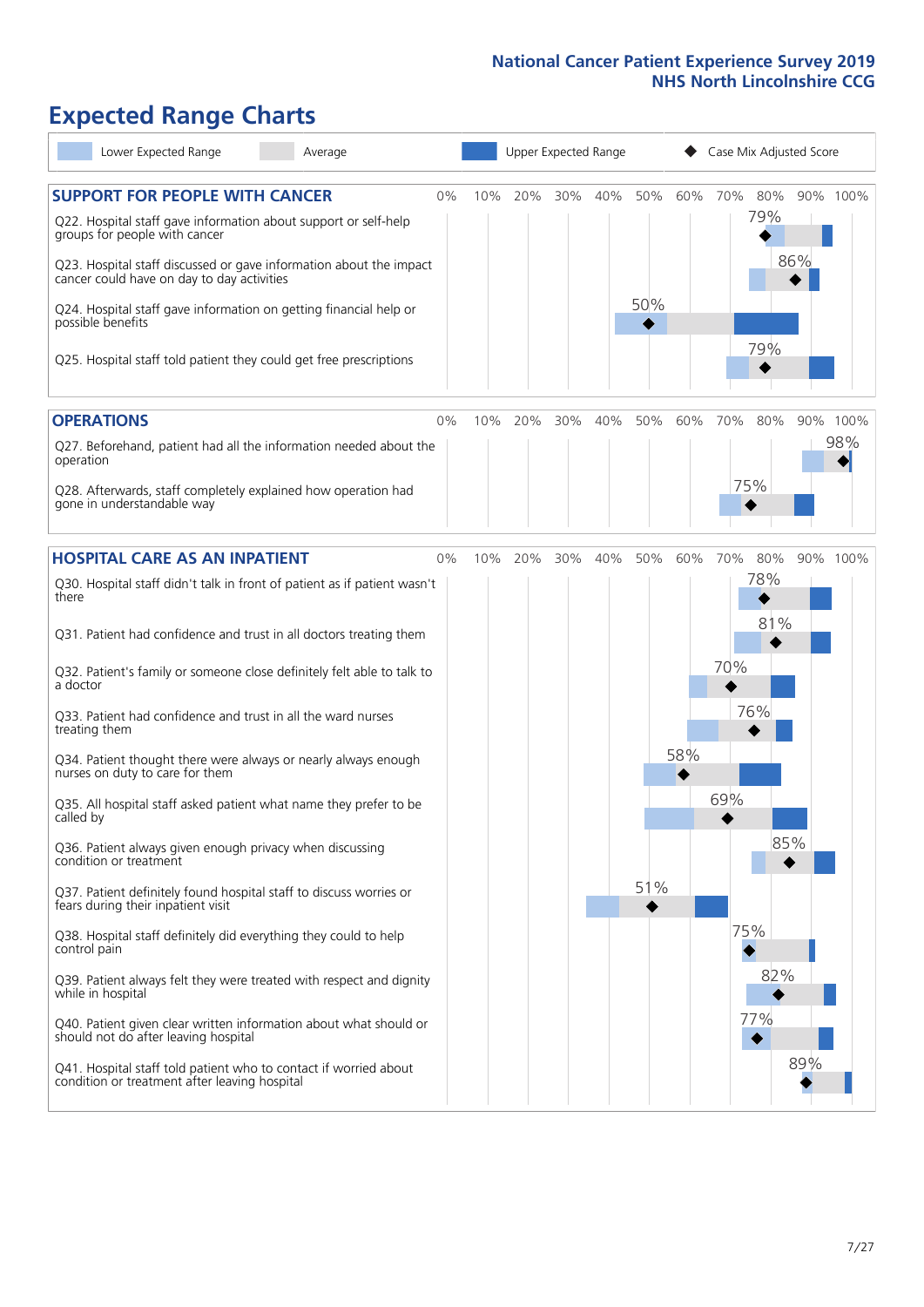# **Expected Range Charts**

| Lower Expected Range<br>Average                                                                                                                                                         |       |     | Upper Expected Range |     |     |     |     | Case Mix Adjusted Score |     |     |          |
|-----------------------------------------------------------------------------------------------------------------------------------------------------------------------------------------|-------|-----|----------------------|-----|-----|-----|-----|-------------------------|-----|-----|----------|
| <b>HOSPITAL CARE AS A DAY PATIENT / OUTPATIENT 0%</b><br>Q43. Patient definitely found hospital staff to discuss worries or<br>fears during their outpatient or day case visit          |       | 10% | 20%                  | 30% | 40% | 50% | 60% | 70%<br>70%              | 80% | 93% | 90% 100% |
| Q44. Cancer doctor had the right documents at patient's last<br>outpatient appointment<br>Q46. Beforehand patient completely had all information needed<br>about radiotherapy treatment |       |     |                      |     |     |     |     |                         | 79% |     |          |
| Q47. Patient completely given understandable information about<br>whether radiotherapy was working                                                                                      |       |     |                      |     |     | 52% |     |                         |     |     |          |
| Q49. Beforehand patient completely had all information needed<br>about chemotherapy treatment                                                                                           |       |     |                      |     |     |     |     |                         |     | 87% |          |
| Q50. Patient given enough information about whether<br>chemotherapy was working in a completely understandable way                                                                      |       |     |                      |     |     |     |     | 66%                     |     |     |          |
| <b>HOME CARE AND SUPPORT</b>                                                                                                                                                            | 0%    | 10% | 20%                  | 30% | 40% | 50% | 60% | 70%                     | 80% |     | 90% 100% |
| Q51. Hospital staff definitely gave family or someone close all the<br>information needed to help care at home                                                                          |       |     |                      |     |     |     | 57% |                         |     |     |          |
| Q52. Patient definitely given enough support from health or social<br>services during treatment                                                                                         |       |     |                      |     |     | 46% |     |                         |     |     |          |
| Q53. Patient definitely given enough support from health or social<br>services after treatment                                                                                          |       |     |                      |     | 37% |     |     |                         |     |     |          |
| <b>CARE FROM YOUR GENERAL PRACTICE</b>                                                                                                                                                  | $0\%$ | 10% | 20%                  | 30% | 40% | 50% | 60% | 70%                     | 80% |     | 90% 100% |
| Q54. GP given enough information about patient's condition and<br>treatment                                                                                                             |       |     |                      |     |     |     |     |                         |     |     | 95%      |
| Q55. General practice staff definitely did everything they could to<br>support patient during treatment                                                                                 |       |     |                      |     |     |     | 56% |                         |     |     |          |
| <b>YOUR OVERALL NHS CARE</b>                                                                                                                                                            | $0\%$ | 10% | 20%                  | 30% | 40% | 50% | 60% | 70%                     | 80% |     | 90% 100% |
| Q56. Different people treating and caring for patient always work<br>well together to give best possible care                                                                           |       |     |                      |     | 41% |     |     | 70%                     |     |     |          |
| Q57. Patient given a care plan                                                                                                                                                          |       |     |                      |     |     |     |     |                         | 85% |     |          |
| Q58. Overall the administration of care was good or very good                                                                                                                           |       |     |                      |     |     |     |     | 71%                     |     |     |          |
| Q59. Patient felt length of time for attending clinics and<br>appointments for cancer was about right                                                                                   |       |     |                      |     |     |     |     |                         |     |     |          |
| Q60. Someone discussed with patient whether they would like to<br>take part in cancer research                                                                                          |       |     | 23%                  |     |     |     |     |                         |     |     |          |
|                                                                                                                                                                                         | 0     |     | 2                    | 3   | 4   | 5   | 6   | 7                       | 8   | 9   | 10       |
| Q61. Patient's average rating of care scored from very poor to very<br>good                                                                                                             |       |     |                      |     |     |     |     |                         |     | 8.6 |          |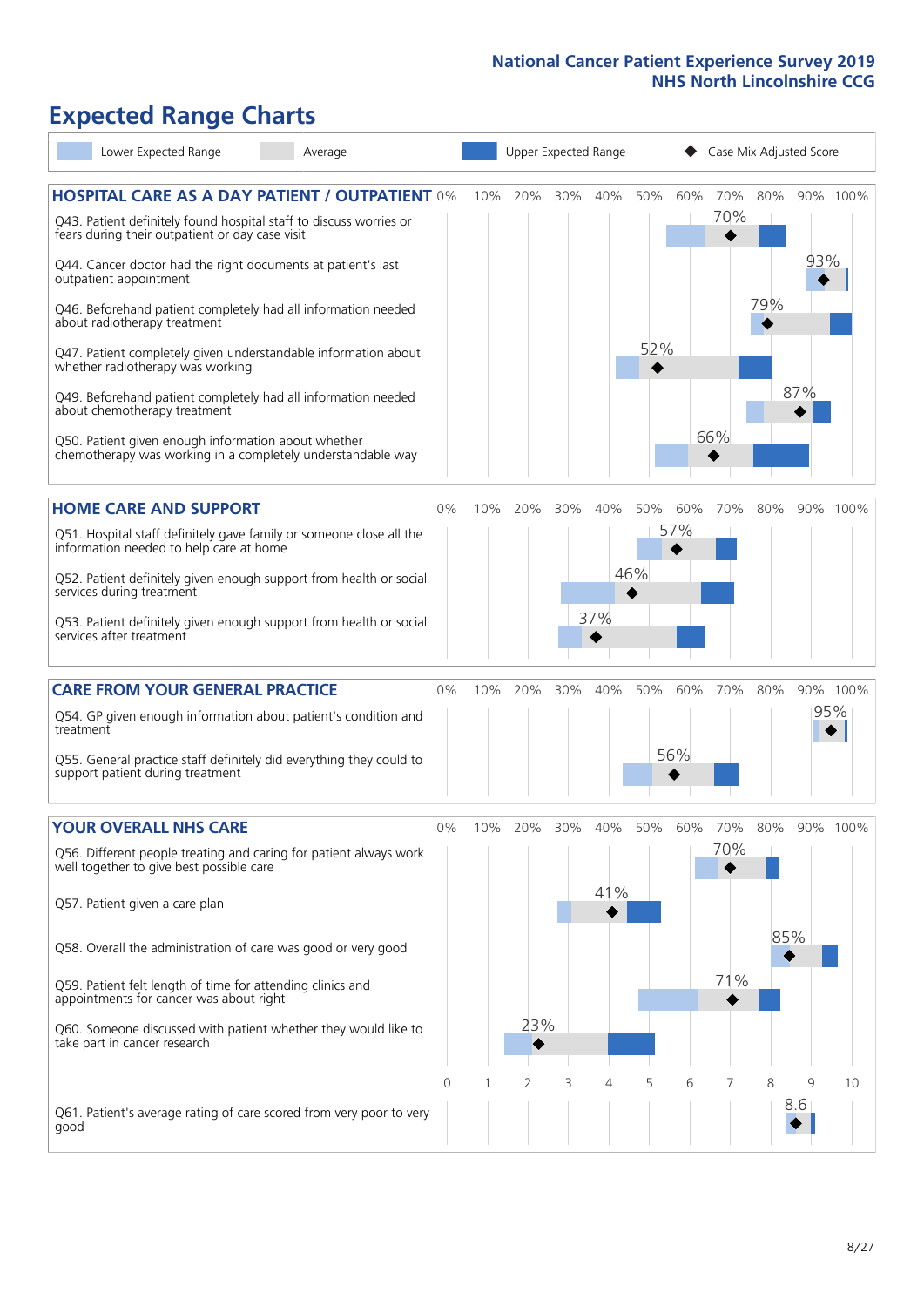# **Comparability Tables**

\* Indicates where a score has been suppressed because there are less than 21 responses.

\*\* No score available for 2018.

 $\triangle$  or  $\nabla$ 

Change 2018-2019: Indicates where 2019 score is significantly higher or lower than 2018 score Change Overall: Indicates significant change overall (2015, 2016, 2017, 2018 and 2019).

Adjusted Score below Lower Expected Range Adjusted Score between Upper and Lower Expected Ranges Adjusted Score above Upper Expected Range

| 2018<br>n | 2018<br>Score | 2019<br>n | 2019<br>Score | 2018-<br>2019 | Overall           | 2019<br>Score | Lower<br>Range                    | Upper<br>Range | National<br>Score                             |
|-----------|---------------|-----------|---------------|---------------|-------------------|---------------|-----------------------------------|----------------|-----------------------------------------------|
|           |               |           |               |               |                   |               |                                   |                |                                               |
| 221       | 81%           | 166       | 84%           |               |                   | 84%           | 73%                               | 85%            | 79%                                           |
| 288       | 85%           | 241       | 86%           |               |                   | 86%           | 79%                               | 89%            | 84%                                           |
|           |               |           |               |               |                   |               |                                   |                |                                               |
|           |               |           |               |               |                   |               |                                   |                |                                               |
|           |               |           |               |               | Unadjusted Scores |               | $\sqrt{(\text{Change})^2}$ Change |                | Case Mix Adjusted Scores<br>Expected Expected |

| O5. Received all the information needed about the test                    | $***$ | **  | 216 | 96% |  | 96% | 92% | 98% | 95% |
|---------------------------------------------------------------------------|-------|-----|-----|-----|--|-----|-----|-----|-----|
| Q6. The length of time waiting for the test to be done was<br>about right | 260   | 88% | 219 | 89% |  | 89% | 84% | 92% | 88% |
| Q7. Test results explained in completely understandable way               | 257   | 79% | 225 | 73% |  | 72% | 75% | 85% | 80% |

| <b>FINDING OUT WHAT WAS WRONG WITH YOU</b>                                                      |     |     |     |     |     |     |     |     |
|-------------------------------------------------------------------------------------------------|-----|-----|-----|-----|-----|-----|-----|-----|
| Q10. Patient told they could bring a family member or friend<br>when first told they had cancer | 259 | 74% | 234 | 75% | 76% | 71% | 83% | 77% |
| Q11. Patient felt they were told sensitively that they had cancer                               | 288 | 85% | 250 | 86% | 86% | 81% | 90% | 86% |
| Q12. Patient completely understood the explanation of what<br>was wrong                         | 287 | 76% | 247 | 72% | 71% | 68% | 79% | 73% |
| Q13. Patient given easy to understand written information<br>about the type of cancer they had  | 245 | 65% | 215 | 72% | 72% | 69% | 80% | 74% |

| <b>DECIDING THE BEST TREATMENT FOR YOU</b>                                                              |      |     |     |     |     |     |     |     |
|---------------------------------------------------------------------------------------------------------|------|-----|-----|-----|-----|-----|-----|-----|
| Q14. Patient felt that treatment options were completely<br>explained                                   | 255  | 84% | 225 | 80% | 80% | 79% | 88% | 83% |
| Q15. Patient felt possible side effects were definitely explained<br>in an understandable way           | 272  | 68% | 232 | 77% | 76% | 67% | 78% | 73% |
| Q16. Patient definitely given practical advice and support in<br>dealing with side effects of treatment | 273  | 64% | 233 | 62% | 62% | 61% | 73% | 67% |
| Q17. Patient definitely told about side effects that could affect<br>them in the future                 | 271  | 52% | 225 | 60% | 60% | 50% | 63% | 57% |
| Q18. Patient definitely involved as much as they wanted in<br>decisions about care and treatment        | $**$ | **  | 245 | 80% | 79% | 76% | 86% | 81% |

| <b>CLINICAL NURSE SPECIALIST (CNS)</b>                                                    |     |     |     |     |     |     |     |     |
|-------------------------------------------------------------------------------------------|-----|-----|-----|-----|-----|-----|-----|-----|
| Q19. Patient given the name of a CNS who would support them<br>through their treatment    | 280 | 87% | 235 | 90% | 90% | 88% | 96% | 92% |
| Q20. Patient found it very or quite easy to contact their CNS                             | 218 | 88% | 195 | 84% | 84% | 80% | 90% | 85% |
| Q21. Patient got understandable answers to important<br>questions all or most of the time | 218 | 89% | 191 | 85% | 85% | 83% | 92% | 87% |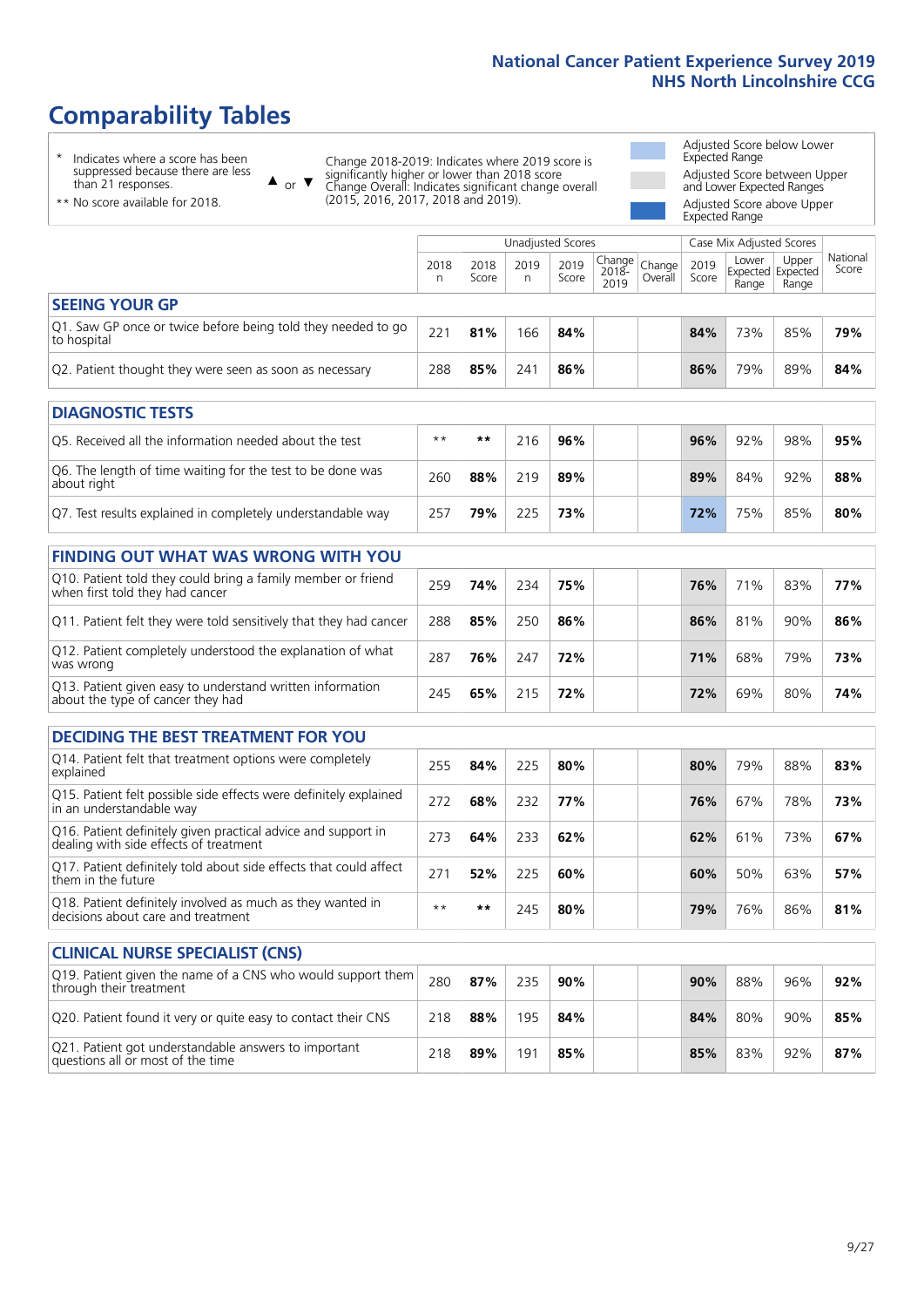# **Comparability Tables**

\* Indicates where a score has been suppressed because there are less than 21 responses.

\*\* No score available for 2018.

 $\triangle$  or  $\nabla$ 

Change 2018-2019: Indicates where 2019 score is significantly higher or lower than 2018 score Change Overall: Indicates significant change overall (2015, 2016, 2017, 2018 and 2019).

Adjusted Score below Lower Expected Range Adjusted Score between Upper and Lower Expected Ranges Adjusted Score above Upper Expected Range

|                                                                                                                   |              |               |            | <b>Unadjusted Scores</b> |                         |                   |               | Case Mix Adjusted Scores            |                |                   |
|-------------------------------------------------------------------------------------------------------------------|--------------|---------------|------------|--------------------------|-------------------------|-------------------|---------------|-------------------------------------|----------------|-------------------|
|                                                                                                                   | 2018<br>n    | 2018<br>Score | 2019<br>n. | 2019<br>Score            | Change<br>2018-<br>2019 | Change<br>Overall | 2019<br>Score | Lower<br>Expected Expected<br>Range | Upper<br>Range | National<br>Score |
| <b>SUPPORT FOR PEOPLE WITH CANCER</b>                                                                             |              |               |            |                          |                         |                   |               |                                     |                |                   |
| Q22. Hospital staff gave information about support or self-help<br>groups for people with cancer                  | 202          | 74%           | 186        | 78%                      |                         |                   | 79%           | 83%                                 | 93%            | 88%               |
| Q23. Hospital staff discussed or gave information about the<br>impact cancer could have on day to day activities  | 180          | 82%           | 180        | 86%                      |                         |                   | 86%           | 79%                                 | 89%            | 84%               |
| Q24. Hospital staff gave information on getting financial help or<br>possible benefits                            | 160          | 49%           | 138        | 49%                      |                         |                   | 50%           | 54%                                 | 71%            | 63%               |
| Q25. Hospital staff told patient they could get free prescriptions                                                | 128          | 79%           | 104        | 78%                      |                         |                   | 79%           | 75%                                 | 89%            | 82%               |
| <b>OPERATIONS</b>                                                                                                 |              |               |            |                          |                         |                   |               |                                     |                |                   |
| Q27. Beforehand, patient had all the information needed about<br>the operation                                    | 160          | 96%           | 141        | 98%                      |                         |                   | 98%           | 93%                                 | 99%            | 96%               |
| Q28. Afterwards, staff completely explained how operation had<br>gone in understandable way                       | 159          | 76%           | 144        | 75%                      |                         |                   | 75%           | 73%                                 | 86%            | 79%               |
| <b>HOSPITAL CARE AS AN INPATIENT</b>                                                                              |              |               |            |                          |                         |                   |               |                                     |                |                   |
| Q30. Hospital staff didn't talk in front of patient as if patient<br>wasn't there                                 | $\star\star$ | **            | 142        | 79%                      |                         |                   | 78%           | 78%                                 | 90%            | 84%               |
| Q31. Patient had confidence and trust in all doctors treating<br>them                                             | $\star\star$ | **            | 142        | 81%                      |                         |                   | 81%           | 78%                                 | 90%            | 84%               |
| Q32. Patient's family or someone close definitely felt able to talk<br>to a doctor                                | $* *$        | **            | 125        | 69%                      |                         |                   | 70%           | 64%                                 | 80%            | 72%               |
| O33. Patient had confidence and trust in all the ward nurses<br>treating them                                     | $* *$        | **            | 142        | 75%                      |                         |                   | 76%           | 67%                                 | 81%            | 74%               |
| Q34. Patient thought there were always or nearly always<br>enough nurses on duty to care for them                 | $\star\star$ | **            | 142        | 58%                      |                         |                   | 58%           | 57%                                 | 72%            | 64%               |
| Q35. All hospital staff asked patient what name they prefer to<br>be called by                                    | $\star\star$ | **            | 141        | 69%                      |                         |                   | 69%           | 61%                                 | 81%            | 71%               |
| Q36. Patient always given enough privacy when discussing<br>condition or treatment                                | $* *$        | **            | 138        | 84%                      |                         |                   | 85%           | 79%                                 | 91%            | 85%               |
| Q37. Patient definitely found hospital staff to discuss worries or<br>fears during their inpatient visit          | $* *$        | **            | 111        | 50%                      |                         |                   | 51%           | 43%                                 | 61%            | 52%               |
| Q38. Hospital staff definitely did everything they could to help<br>control pain                                  | $\star\star$ | **            | 128        | 75%                      |                         |                   | 75%           | 76%                                 | 89%            | 83%               |
| Q39. Patient always felt they were treated with respect and<br>dignity while in hospital                          | $\star\star$ | **            | 141        | 82%                      |                         |                   | 82%           | 82%                                 | 93%            | 88%               |
| Q40. Patient given clear written information about what should<br>or should not do after leaving hospital         | $**$         | **            | 135        | 76%                      |                         |                   | 77%           | 80%                                 | 92%            | 86%               |
| Q41. Hospital staff told patient who to contact if worried about<br>condition or treatment after leaving hospital | $**$         | **            | 135        | 88%                      |                         |                   | 89%           | 90%                                 | 98%            | 94%               |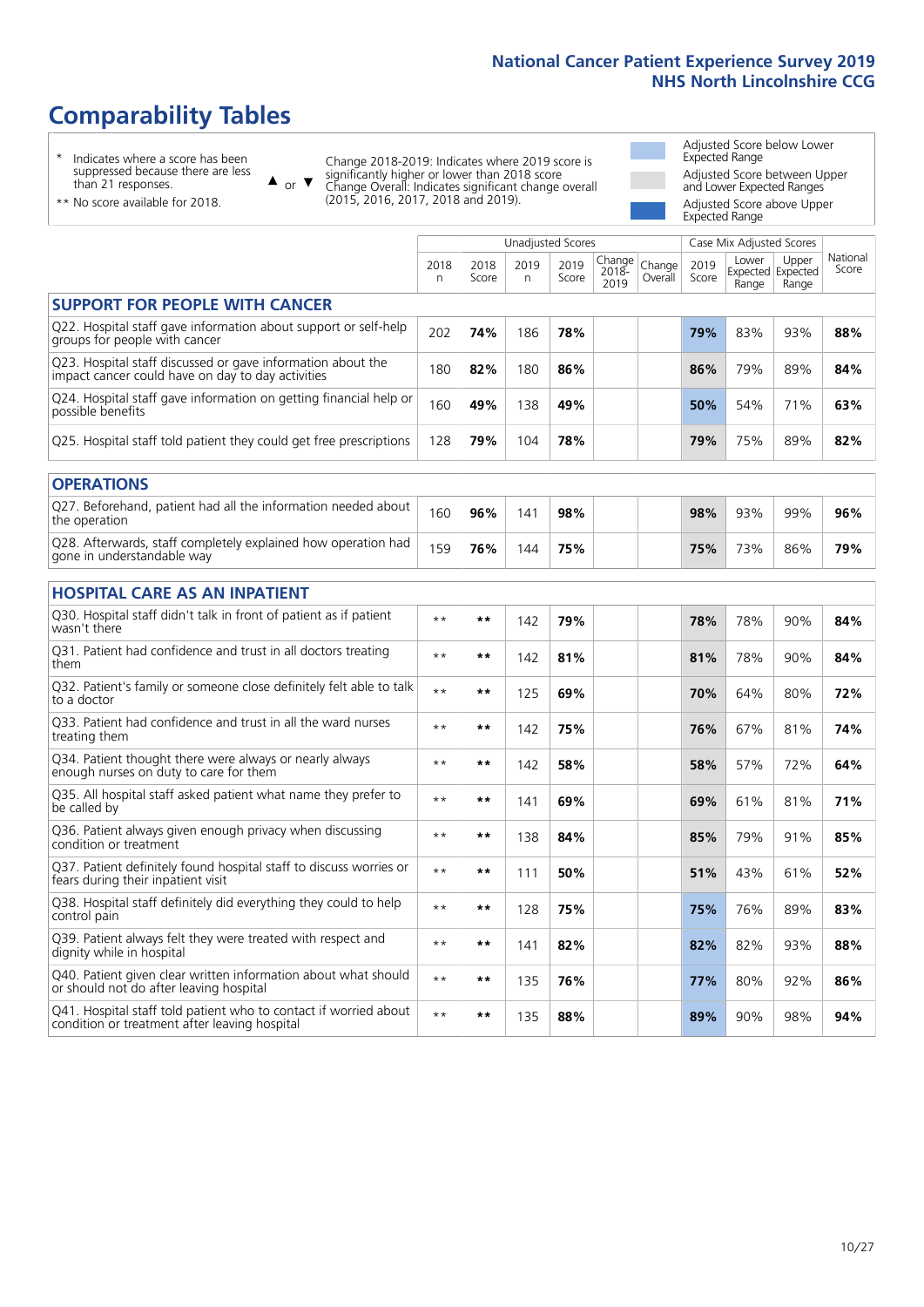# **Comparability Tables**

\* Indicates where a score has been suppressed because there are less than 21 responses.

\*\* No score available for 2018.

 $\triangle$  or  $\nabla$ 

Change 2018-2019: Indicates where 2019 score is significantly higher or lower than 2018 score Change Overall: Indicates significant change overall (2015, 2016, 2017, 2018 and 2019).

Adjusted Score below Lower Expected Range Adjusted Score between Upper and Lower Expected Ranges Adjusted Score above Upper Expected Range

|                                                                                                                       |           |               | <b>Unadjusted Scores</b> |               |                         |                   |               | Case Mix Adjusted Scores |                                     |                   |
|-----------------------------------------------------------------------------------------------------------------------|-----------|---------------|--------------------------|---------------|-------------------------|-------------------|---------------|--------------------------|-------------------------------------|-------------------|
|                                                                                                                       | 2018<br>n | 2018<br>Score | 2019<br>n                | 2019<br>Score | Change<br>2018-<br>2019 | Change<br>Overall | 2019<br>Score | Lower<br>Range           | Upper<br>Expected Expected<br>Range | National<br>Score |
| <b>HOSPITAL CARE AS A DAY PATIENT / OUTPATIENT</b>                                                                    |           |               |                          |               |                         |                   |               |                          |                                     |                   |
| Q43. Patient definitely found hospital staff to discuss worries or<br>fears during their outpatient or day case visit | 209       | 69%           | 181                      | 70%           |                         |                   | 70%           | 64%                      | 77%                                 | 71%               |
| Q44. Cancer doctor had the right documents at patient's last<br>outpatient appointment                                | 252       | 96%           | 220                      | 93%           |                         |                   | 93%           | 93%                      | 98%                                 | 96%               |
| Q46. Beforehand patient completely had all information needed<br>about radiotherapy treatment                         | 70        | 87%           | 67                       | 79%           |                         |                   | 79%           | 78%                      | 95%                                 | 86%               |
| Q47. Patient completely given understandable information<br>about whether radiotherapy was working                    | 55        | 58%           | 60                       | 52%           |                         |                   | 52%           | 47%                      | 72%                                 | 60%               |
| Q49. Beforehand patient completely had all information needed<br>about chemotherapy treatment                         | 162       | 78%           | 141                      | 87%           |                         |                   | 87%           | 78%                      | 90%                                 | 84%               |
| Q50. Patient given enough information about whether<br>chemotherapy was working in a completely understandable way    | 142       | 61%           | 128                      | 65%           |                         |                   | 66%           | 59%                      | 76%                                 | 68%               |
| <b>HOME CARE AND SUPPORT</b>                                                                                          |           |               |                          |               |                         |                   |               |                          |                                     |                   |
| Q51. Hospital staff definitely gave family or someone close all<br>the information needed to help care at home        | 242       | 48%           | 206                      | 56%           |                         |                   | 57%           | 53%                      | 66%                                 | 60%               |
| Q52. Patient definitely given enough support from health or<br>social services during treatment                       | 128       | 41%           | 108                      | 45%           |                         |                   | 46%           | 42%                      | 63%                                 | 52%               |
| Q53. Patient definitely given enough support from health or<br>social services after treatment                        | 77        | 32%           | 69                       | 36%           |                         |                   | 37%           | 33%                      | 57%                                 | 45%               |
| <b>CARE FROM YOUR GENERAL PRACTICE</b>                                                                                |           |               |                          |               |                         |                   |               |                          |                                     |                   |
| Q54. GP given enough information about patient's condition<br>and treatment                                           | 219       | 92%           | 179                      | 95%           |                         |                   | 95%           | 92%                      | 98%                                 | 95%               |
| Q55. General practice staff definitely did everything they could<br>to support patient during treatment               | 178       | 53%           | 166                      | 56%           |                         |                   | 56%           | 51%                      | 66%                                 | 58%               |
| <b>YOUR OVERALL NHS CARE</b>                                                                                          |           |               |                          |               |                         |                   |               |                          |                                     |                   |
|                                                                                                                       |           |               |                          |               |                         |                   |               |                          |                                     |                   |
| Q56. Different people treating and caring for patient always<br>work well together to give best possible care         | $* *$     | $***$         | 231                      | 69%           |                         |                   | 70%           | 67%                      | 79%                                 | 73%               |
| Q57. Patient given a care plan                                                                                        | 224       | 32%           | 195                      | 40%           |                         | ▲                 | 41%           | 31%                      | 44%                                 | 38%               |
| Q58. Overall the administration of care was good or very good                                                         | 284       | 86%           | 243                      | 84%           |                         |                   | 85%           | 85%                      | 93%                                 | 89%               |
| Q59. Patient felt length of time for attending clinics and<br>appointments for cancer was about right                 | 282       | 72%           | 237                      | 71%           |                         |                   | 71%           | 62%                      | 77%                                 | 69%               |
| Q60. Someone discussed with patient whether they would like<br>to take part in cancer research                        | 283       | 21%           | 228                      | 22%           |                         |                   | 23%           | 21%                      | 40%                                 | 30%               |
| Q61. Patient's average rating of care scored from very poor to<br>very good                                           | 283       | 8.6           | 237                      | 8.6           |                         |                   | 8.6           | 8.6                      | 9.0                                 | 8.8               |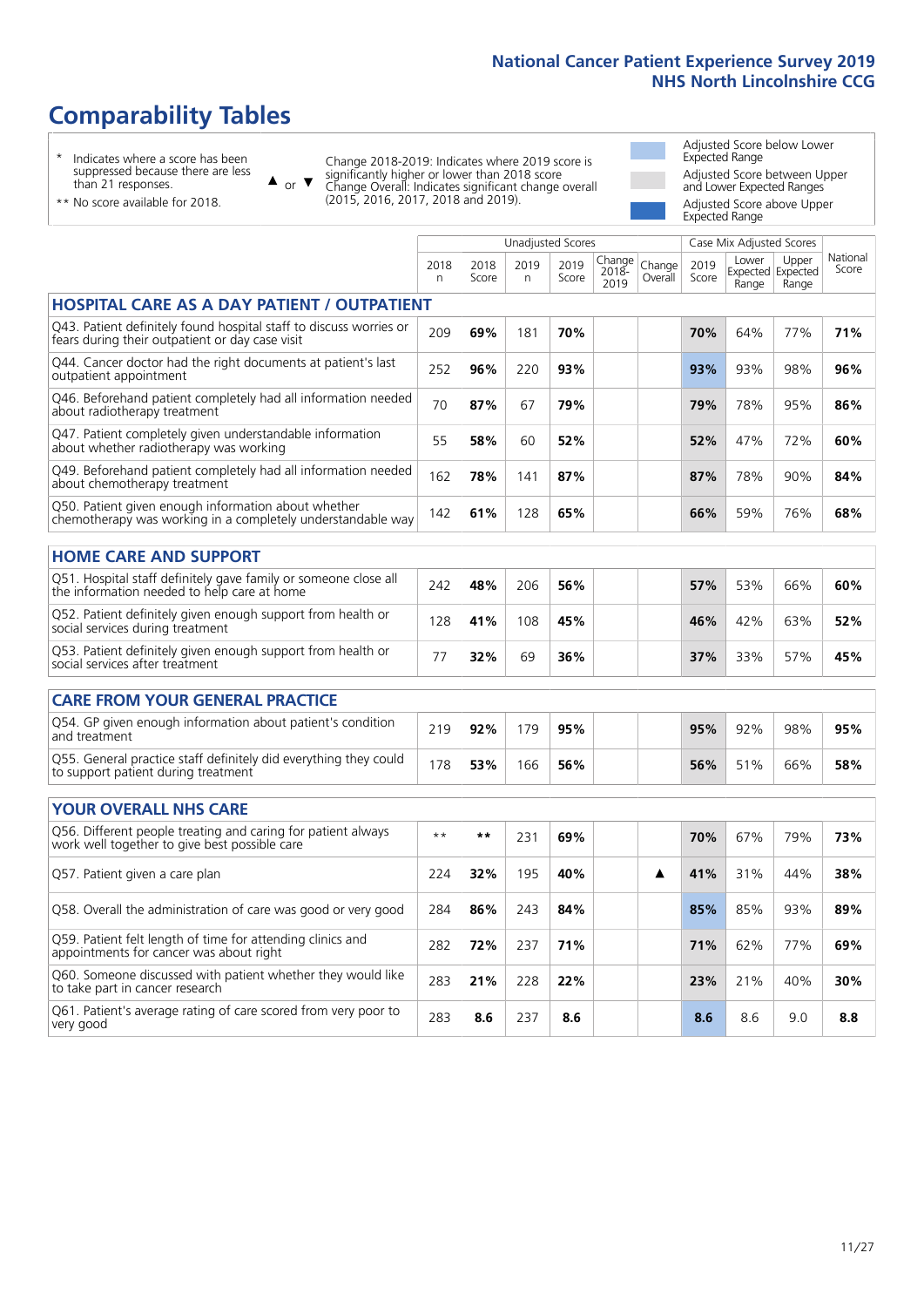- \* Indicates where a score has been suppressed because there are less than 21 responses.
- n.a. Indicates that there were no respondents for that tumour group.

| <b>SEEING YOUR GP</b>                           |                          |         |               |                   |                |                |                  |                       | Tumour Group |         |         |                 |                                                     |             |                |
|-------------------------------------------------|--------------------------|---------|---------------|-------------------|----------------|----------------|------------------|-----------------------|--------------|---------|---------|-----------------|-----------------------------------------------------|-------------|----------------|
|                                                 |                          | Brain   | <b>Breast</b> | Colorectal<br>LGT | Gynaecological | Haematological | Head and<br>Neck | Lung                  | Prostate     | Sarcoma | Skin    | Upper<br>Gastro | Urological                                          | Other       | All<br>Cancers |
| Q1. Saw GP once or twice before being told they | <b>CCG</b>               |         | n.a. 92% 96%  |                   | $\star$        | $\star$        | $\star$          | $\star$               | $\star$      | $\star$ | $\star$ | $\star$         | 73%                                                 | $\star$     | 84%            |
| needed to go to hospital                        | National 59% 94% 75% 77% |         |               |                   |                |                |                  | 67%   79%   71%   82% |              |         |         |                 | 71% 90% 74% 83% 74% 79%                             |             |                |
| Q2. Patient thought they were seen as soon as   | <b>CCG</b>               | $\star$ |               | 89% 89%           |                | 83%            | $\star$          | $\star$               | 82%          | $\star$ | $\star$ |                 |                                                     | 77% 93% 86% |                |
| necessary                                       | National                 | 79%     |               |                   |                |                |                  |                       |              |         |         |                 | 89% 83% 81% 82% 81% 84% 86% 69% 85% 79% 85% 79% 84% |             |                |

#### **DIAGNOSTIC TESTS** Tumour Group

|                                                   |                                                                  | Brain   | <b>Breast</b> | olorectal.<br>LGT<br>Ü | Gynaecological | Haematological | Head and<br>Neck | Lung    | Prostate | Sarcoma | Skin    | Upper<br>Gastro | Irological                                  | Other | All<br>Cancers |
|---------------------------------------------------|------------------------------------------------------------------|---------|---------------|------------------------|----------------|----------------|------------------|---------|----------|---------|---------|-----------------|---------------------------------------------|-------|----------------|
| Q5. Received all the information needed about     | <b>CCG</b>                                                       | $\star$ |               | 96% 100%               |                | $\star$        | $\star$          | $\star$ | $\star$  | $\star$ | $\star$ | $\star$         |                                             |       | 97% 96% 96%    |
| the test                                          | National                                                         | 93%     | 95%           | 95%                    | 93%            |                | 95% 93% 95%      |         | 95%      | 93%     | 96%     | 95%             | 95%                                         |       | 95% 95%        |
| Q6. The length of time waiting for the test to be | <b>CCG</b>                                                       | $\star$ |               | 88% 97%                | $\star$        |                | $\star$          | $\star$ | $\star$  | $\star$ | $\star$ | $\star$         |                                             |       | 77% 92% 89%    |
| done was about right                              | National 84% 91%                                                 |         |               | 88%                    |                |                |                  |         |          |         |         |                 | 86% 89% 88% 87% 87% 81% 87% 84% 87% 86% 88% |       |                |
| Q7. Test results explained in completely          | <b>CCG</b>                                                       | $\star$ |               | 82% 88%                | $\star$        | $\star$        | $\star$          | $\star$ | $\star$  | $\star$ | $\star$ | $\star$         |                                             |       | 70% 64% 73%    |
| understandable way                                | National 71% 83% 82% 77% 77% 79% 80% 80% 78% 84% 75% 80% 76% 80% |         |               |                        |                |                |                  |         |          |         |         |                 |                                             |       |                |

| <b>FINDING OUT WHAT WAS WRONG WITH YOU</b>        |            |              |               |            |                |                |                  |             | <b>Tumour Group</b>     |         |         |                 |           |             |                |
|---------------------------------------------------|------------|--------------|---------------|------------|----------------|----------------|------------------|-------------|-------------------------|---------|---------|-----------------|-----------|-------------|----------------|
|                                                   |            | Brain<br>CNS | <b>Breast</b> | Colorectal | Gynaecological | Haematological | Head and<br>Neck | Lung        | Prostate                | Sarcoma | Skin    | Upper<br>Gastro | Jrologica | Other       | All<br>Cancers |
| Q10. Patient told they could bring a family       | <b>CCG</b> | $\star$      | 78%           | 89%        |                | 75%            | $\star$          | $\star$     | 81%                     | $\star$ | $\star$ | $\star$         |           | 67% 65%     | 75%            |
| member or friend when first told they had cancer  | National   | 85%          | 82%           | 82%        | 71%            | 71%            | 71%              | 77%         | 79%                     | 73%     | 69%     | 76%             | 73%       | 75% 77%     |                |
| Q11. Patient felt they were told sensitively that | <b>CCG</b> | $\star$      | 91%           | 89%        | $\star$        | 85%            | $\star$          | $\star$     | 86%                     | $\star$ | $\star$ | $\star$         |           | 76% 82% 86% |                |
| they had cancer                                   | National   | 79%          | 89%           | 87%        | 82%            |                |                  | 84% 87% 83% | 86%                     | 84%     | 89%     | 81%             |           | 84% 83% 86% |                |
| Q12. Patient completely understood the            | <b>CCG</b> | $\star$      | 81% 81%       |            | $\star$        | 52%            | $\star$          | $\star$     | 76%                     | $\star$ | $\star$ | $\star$         |           | 73% 57% 72% |                |
| explanation of what was wrong                     | National   | 66%          | 77%           | 79%        | 73%            | 60%            | 78%              | 76%         | 79%                     | 67%     | 80%     | 70%             | 77%       | 70%         | 73%            |
| Q13. Patient given easy to understand written     | <b>CCG</b> | $\star$      | 86%           | 179%       |                | 65%            | $\star$          | $\star$     | $\star$                 | $\star$ | $\star$ | $\star$         |           | 46% 62% 72% |                |
| information about the type of cancer they had     | National   | 66%          | 78%           | 73%        |                |                |                  |             | 71% 76% 69% 67% 83% 67% |         | 84%     |                 | 67% 74%   | 65%         | 74%            |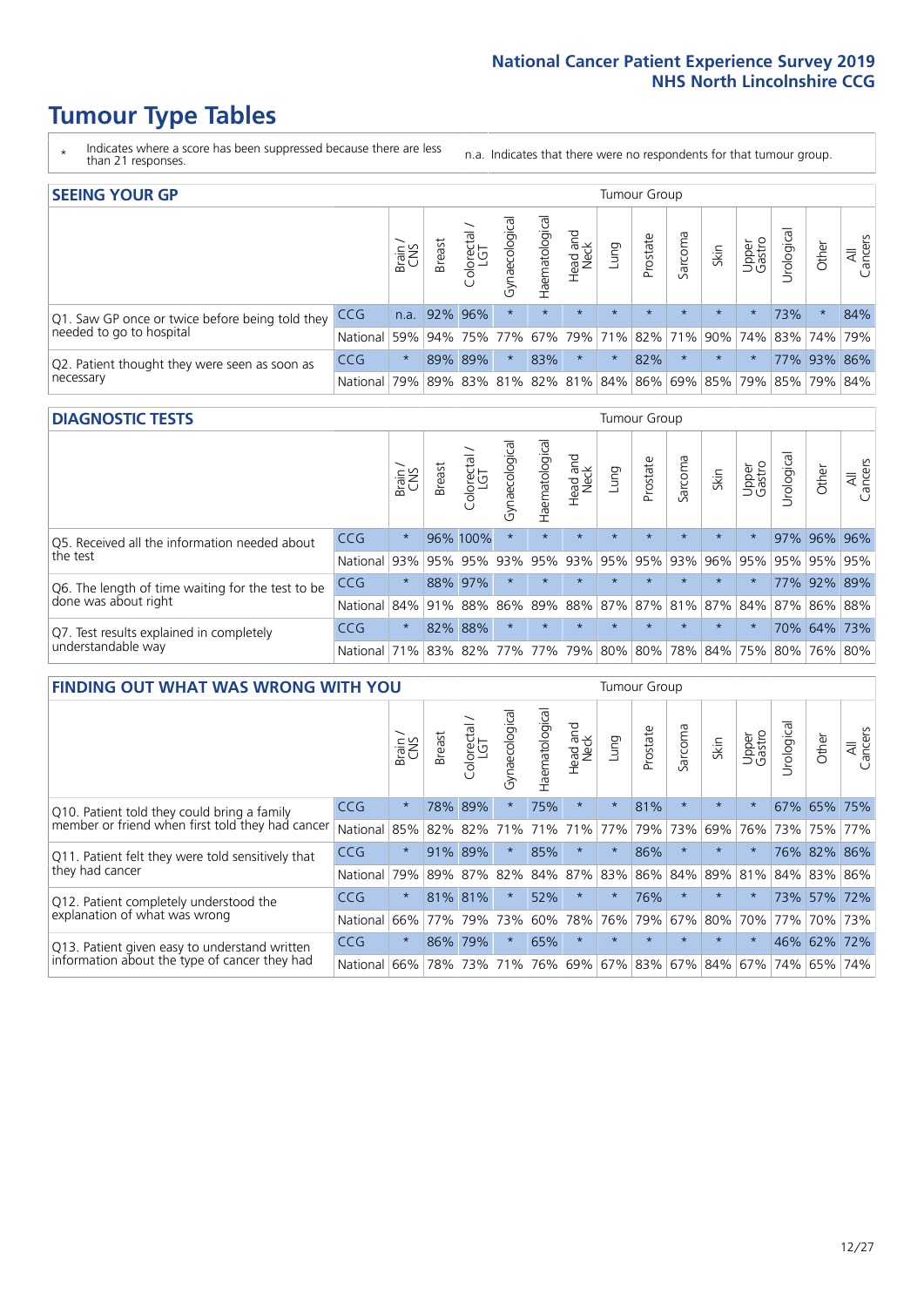\* Indicates where a score has been suppressed because there are less than 21 responses.

n.a. Indicates that there were no respondents for that tumour group.

| <b>DECIDING THE BEST TREATMENT FOR YOU</b>         |            |         |               |                        |                |                |                        |         | Tumour Group |                         |         |                 |            |             |                |
|----------------------------------------------------|------------|---------|---------------|------------------------|----------------|----------------|------------------------|---------|--------------|-------------------------|---------|-----------------|------------|-------------|----------------|
|                                                    |            | Brain   | <b>Breast</b> | olorectal.<br>LGT<br>Ū | Gynaecological | Haematological | ad and<br>Neck<br>Head | Lung    | Prostate     | Sarcoma                 | Skin    | Upper<br>Gastro | Jrological | Other       | All<br>Cancers |
| Q14. Patient felt that treatment options were      | <b>CCG</b> | $\star$ | 78%           | 94%                    | $\star$        | 92%            | $\star$                | $\star$ | 76%          | $\star$                 |         | $\star$         |            | 78% 74%     | 80%            |
| completely explained                               | National   | 85%     | 85%           | 85%                    | 85%            | 82%            | 87%                    | 84%     | 83%          | 83%                     | 89%     | 81%             |            | 83% 79% 83% |                |
| Q15. Patient felt possible side effects were       | <b>CCG</b> | $\star$ | 75%           | 85%                    | $\star$        | 68%            | $\star$                | $\star$ | 95%          | $\star$                 | $\star$ | $\star$         |            | 66% 64%     | 77%            |
| definitely explained in an understandable way      | National   | 69%     | 74%           | 76%                    | 75%            | 69%            | 73%                    | 74%     | 73%          | 73%                     | 77%     | 72%             | 71%        | 70%         | 73%            |
| Q16. Patient definitely given practical advice and | CCG        | $\star$ | 67%           | 63%                    |                | 72%            | $\star$                | $\star$ | $\star$      | $\star$                 | $\star$ | $\star$         |            | 46% 50%     | 62%            |
| support in dealing with side effects of treatment  | National   | 63%     | 70%           | 70%                    | 69%            | 65%            | 70%                    | 69%     | 65%          | 66%                     | 71%     | 66%             | 63%        | 64%         | 67%            |
| Q17. Patient definitely told about side effects    | CCG        | $\star$ |               | 58% 71%                | $\star$        | 63%            | $\star$                | $\star$ | $\star$      | $\star$                 | $\star$ | $\star$         |            | 46% 52%     | 60%            |
| that could affect them in the future               | National   | 62%     | 57%           | 59%                    | 56%            | 51%            | 64%                    | 56%     | 66%          | 54%                     | 66%     | 53%             |            | 56% 52%     | 57%            |
| Q18. Patient definitely involved as much as they   | CCG        | $\star$ | 84%           | 77%                    | $\star$        | 84%            | $\star$                | $\star$ | 86%          | $\star$                 | $\star$ | $\star$         |            | 69% 70% 80% |                |
| wanted in decisions about care and treatment       | National   | 79%     |               | 81% 83% 81%            |                |                |                        |         |              | 80% 81% 81% 84% 81% 87% |         | 79%             |            | 79% 78% 81% |                |

#### **CLINICAL NURSE SPECIALIST (CNS)** Tumour Group

|                                             |          | Brain                                   | <b>Breast</b>   | Colorectal<br>LGT | $\overline{\sigma}$<br>aecologic<br>Š | ক<br>Ű<br>Haematologi | Head and<br>Neck | Lung    | Prostate | Sarcoma | Skin    | Upper<br>Gastro                 | $\sigma$<br>rologica | Other        | All<br>Cancers |
|---------------------------------------------|----------|-----------------------------------------|-----------------|-------------------|---------------------------------------|-----------------------|------------------|---------|----------|---------|---------|---------------------------------|----------------------|--------------|----------------|
| Q19. Patient given the name of a CNS who    | CCG      | $\star$                                 |                 | 98% 88%           |                                       | 81%                   | $\star$          | $\star$ | $\star$  | $\star$ | $\star$ | $\star$                         |                      | 66% 100% 90% |                |
| would support them through their treatment  | National | 95%                                     | $ 95\% $        | 92%               | 95%                                   | 92%                   | 91%              | 94% 91% |          |         |         | 91% 91% 93%                     | 85%                  | 89%          | 92%            |
| Q20. Patient found it very or quite easy to | CCG      | $\star$                                 |                 | 82% 93%           | $\star$                               | $\star$               | $\star$          | $\star$ | $\star$  | $\star$ | $\star$ | $\star$                         |                      |              | 75% 84%        |
| contact their CNS                           | National |                                         | 86% 84% 88% 85% |                   |                                       |                       |                  |         |          |         |         | 87% 86% 86% 80% 86% 90% 85% 83% |                      | 83%          | 85%            |
| Q21. Patient got understandable answers to  | CCG      | $\star$                                 |                 | 87% 93%           | $\star$                               | $\star$               | $\star$          | $\star$ | $\star$  | $\star$ | $\star$ | $\star$                         |                      |              | 77% 85%        |
| important questions all or most of the time | National | 82% 87% 89% 86% 89% 88% 86% 87% 87% 93% |                 |                   |                                       |                       |                  |         |          |         |         | 86% 87%                         |                      | 86%          | 87%            |

| <b>SUPPORT FOR PEOPLE WITH CANCER</b>                                                             |            |         |               |                        |                |                |                        |             | Tumour Group |         |         |                 |           |         |                |
|---------------------------------------------------------------------------------------------------|------------|---------|---------------|------------------------|----------------|----------------|------------------------|-------------|--------------|---------|---------|-----------------|-----------|---------|----------------|
|                                                                                                   |            | Brain   | <b>Breast</b> | olorectal.<br>LGT<br>Ũ | Gynaecological | Haematological | ad and<br>Neck<br>Head | Lung        | Prostate     | Sarcoma | Skin    | Upper<br>Gastro | Jrologica | Other   | All<br>Cancers |
| Q22. Hospital staff gave information about<br>support or self-help groups for people with         | <b>CCG</b> | $\star$ | 87%           | 73%                    | $\star$        | 73%            | $\star$                | $\star$     | $\star$      | $\star$ | $\star$ | $\star$         | $^\star$  | 77%     | 78%            |
| cancer                                                                                            | National   | 92%     | 92%           | 88%                    | 87%            | 86%            | 88%                    | 87%         | 91%          | 86%     | 90%     | 88%             | 81%       | 83%     | 88%            |
| Q23. Hospital staff discussed or gave information<br>about the impact cancer could have on day to | CCG        | $\star$ | 98%           | 89%                    | $\star$        | 84%            | $\star$                | $\star$     | $\star$      | $\star$ | $\star$ | $\star$         | $\star$   | $\star$ | 86%            |
| day activities                                                                                    | National   | 84%     | 86%           | 85%                    | 82%            | 84%            | 84%                    | 83%         | 88%          | 81%     | 86%     | 83%             | 78%       | 79%     | 84%            |
| Q24. Hospital staff gave information on getting                                                   | CCG        | $\star$ | 63%           | $\star$                | $\star$        | $\star$        | $\star$                | $\star$     | $\star$      | $\star$ | $\star$ | $\star$         | $\star$   | $\star$ | 49%            |
| financial help or possible benefits                                                               | National   | 78%     | 68%           | 61%                    | 66%            | 61%            | 67%                    | 72%         | 55%          | 64%     | 60%     | 64%             | 47%       | 59%     | 63%            |
| Q25. Hospital staff told patient they could get                                                   | <b>CCG</b> | $\star$ | 81%           | $\star$                | $\star$        | $\star$        | $\star$                | $\star$     | $\star$      | $\star$ | $\star$ | $\star$         | $\star$   | $\ast$  | 78%            |
| free prescriptions                                                                                | National I | 82%     |               | 81% 83%                | 79%            | 87%            |                        | 84% 86% 80% |              | 78%     | 71%     | $84\%$          |           | 73% 81% | 82%            |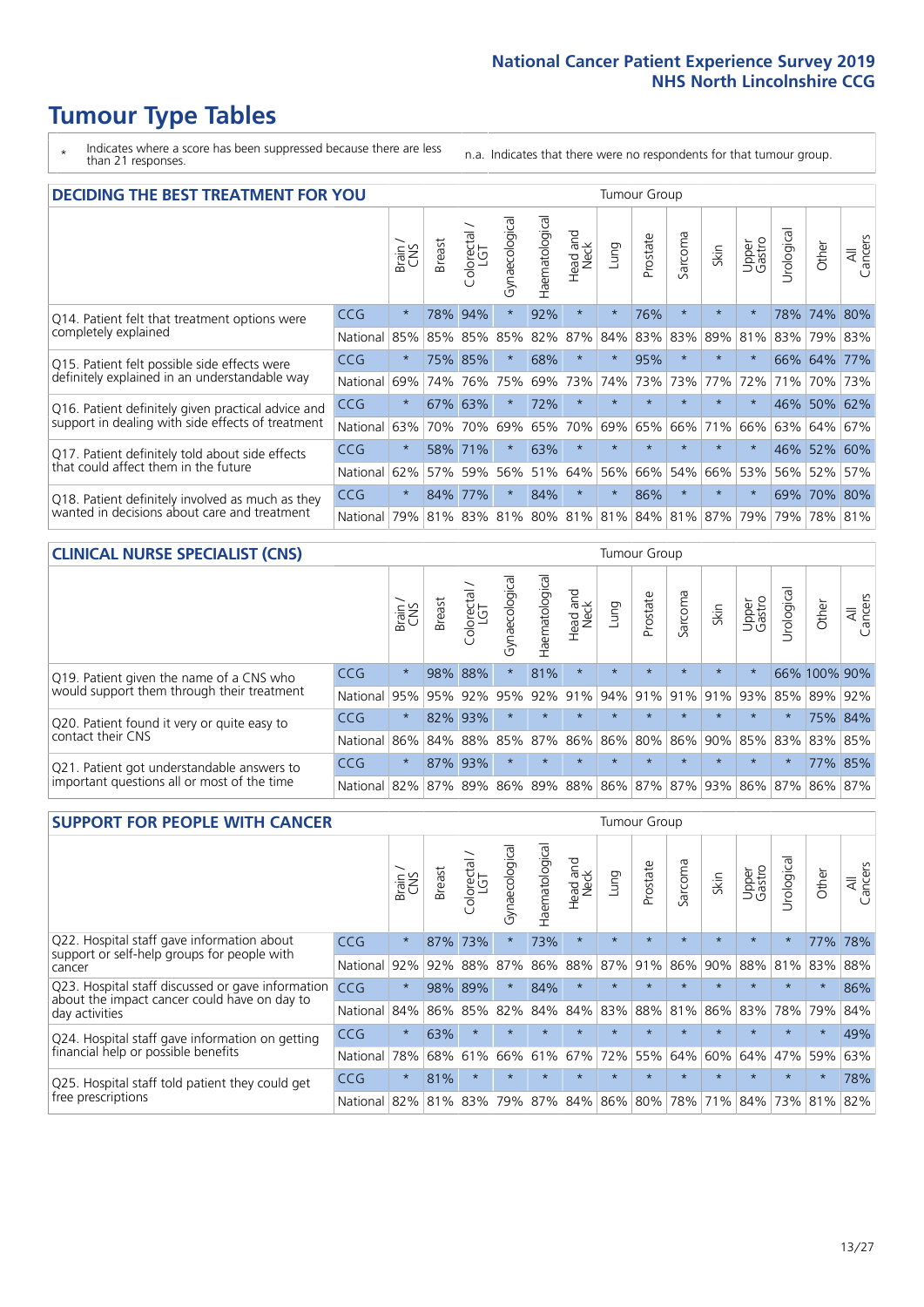- \* Indicates where a score has been suppressed because there are less than 21 responses.
- n.a. Indicates that there were no respondents for that tumour group.

| <b>OPERATIONS</b>                                |            |              |               |                   |                   |                |                     |         | Tumour Group |         |         |                 |                                     |         |                |
|--------------------------------------------------|------------|--------------|---------------|-------------------|-------------------|----------------|---------------------|---------|--------------|---------|---------|-----------------|-------------------------------------|---------|----------------|
|                                                  |            | Brain<br>CNS | <b>Breast</b> | Colorectal<br>LGT | ত<br>Gynaecologic | Haematological | Head and<br>Neck    | Lung    | Prostate     | Sarcoma | Skin    | Upper<br>Gastro | Jrological                          | Other   | All<br>Cancers |
| Q27. Beforehand, patient had all the information | CCG        | $\star$      |               | 98% 100%          | $\star$           | $\star$        | $\star$             | $\star$ | $\star$      | $\star$ | $\star$ | $\star$         | 96%                                 | $\star$ | 98%            |
| needed about the operation                       | National   | 96%          |               | 97% 96%           | 96%               | 94%            | 96% 95% 97% 95% 96% |         |              |         |         | 96%             |                                     | 95% 95% | 96%            |
| Q28. Afterwards, staff completely explained how  | <b>CCG</b> | $\star$      |               | 80% 78%           | $\star$           | $\star$        | $\star$             | $\star$ | $\star$      | $\star$ | $\star$ | $\star$         | 69%                                 | $\ast$  | 75%            |
| operation had gone in understandable way         | National   | 76%          |               | 79% 83%           | 79%               |                |                     |         |              |         |         |                 | 78% 79% 79% 78% 80% 82% 79% 76% 77% |         | 79%            |

#### **HOSPITAL CARE AS AN INPATIENT** Tumour Group

|                                                                                                  |            | Brain   | Breast  | Colorectal /<br>LGT | Gynaecological | Haematological          | Head and<br>Neck | Lung    | Prostate | Sarcoma | Skin | Upper<br>Gastro | Urological  | Other   | All<br>Cancers |
|--------------------------------------------------------------------------------------------------|------------|---------|---------|---------------------|----------------|-------------------------|------------------|---------|----------|---------|------|-----------------|-------------|---------|----------------|
| Q30. Hospital staff didn't talk in front of patient                                              | CCG        | $\star$ | 81%     | 84%                 | $\star$        | $\star$                 | $\star$          | $\star$ | $\star$  | $\star$ | n.a. | $\star$         | 67%         | $\star$ | 79%            |
| as if patient wasn't there                                                                       | National   | 81%     | 86%     | 81%                 | 83%            | 84%                     | 83%              | 81%     | 88%      | 86%     | 86%  | 81%             | 83%         | 82%     | 84%            |
| Q31. Patient had confidence and trust in all                                                     | CCG        | $\star$ | 89%     | 80%                 | $\star$        | $\star$                 | $\star$          | $\star$ | $\star$  | $\star$ | n.a. |                 | 71%         | $\star$ | 81%            |
| doctors treating them                                                                            | National   | 82%     | 83%     | 85%                 | 83%            | 82%                     |                  | 87% 83% | 89%      | 86%     |      | 85% 81%         | 85%         | 80%     | 84%            |
| Q32. Patient's family or someone close definitely                                                | CCG        | $\star$ | $\star$ | 58%                 | $\star$        | $\star$                 | $\star$          | $\star$ | $\star$  | $\star$ | n.a. |                 | $\star$     | $\star$ | 69%            |
| felt able to talk to a doctor                                                                    | National   | 67%     | 72%     | 73%                 | 72%            | 74%                     | 75%              | 74%     | 72%      | 71%     | 74%  | 73%             | 71%         | 69%     | 72%            |
| O33. Patient had confidence and trust in all the                                                 | CCG        | $\star$ | 85%     | 72%                 | $\star$        | $\star$                 | $\star$          | $\star$ | $\star$  | $\star$ | n.a. | $\star$         | 62%         | $\star$ | 75%            |
| ward nurses treating them                                                                        | National   | 72%     | 73%     | 72%                 | 71%            | 77%                     | 75%              | 77%     | 79%      | 74%     | 75%  | 73%             | 77%         | 69%     | 74%            |
| Q34. Patient thought there were always or nearly                                                 | CCG        | $\star$ | 70%     | 64%                 | $\star$        | $\star$                 | $\star$          | $\star$ | $\star$  | $\star$ | n.a. | $\star$         | 33%         | $\star$ | 58%            |
| always enough nurses on duty to care for them                                                    | National   | 68%     | 64%     | 62%                 | 63%            | 63%                     | 65%              | 68%     | 72%      | 65%     | 70%  | 65%             | 66%         | 60%     | 64%            |
| Q35. All hospital staff asked patient what name                                                  | CCG        | $\star$ |         | 70% 64%             | $\star$        | $\star$                 | $\star$          | $\star$ | $\star$  | $\star$ | n.a. |                 | 52%         | $\star$ | 69%            |
| they prefer to be called by                                                                      | National   | 68%     | 62%     | 74%                 | 65%            | 72%                     | 71%              | 76%     | 72%      | 74%     | 70%  | 78%             | 76%         | 69%     | 71%            |
| Q36. Patient always given enough privacy when                                                    | CCG        | $\star$ | 93%     | 75%                 | $\star$        | $\star$                 | $\star$          | $\star$ | $\star$  | $\star$ | n.a. |                 | 71%         | $\star$ | 84%            |
| discussing condition or treatment                                                                | National   | 78%     |         | 84% 85%             | 81%            | 86%                     |                  | 87% 84% | 88%      | 84%     | 84%  | 84%             | 85%         | 82%     | 85%            |
| Q37. Patient definitely found hospital staff to                                                  | <b>CCG</b> | $\star$ |         | 74% 24%             | $\star$        | $\star$                 | $\star$          | $\star$ | $\star$  | $\star$ | n.a. |                 | $\star$     | $\star$ | 50%            |
| discuss worries or fears during their inpatient visit                                            | National   | 45%     |         | 51% 55%             | 51%            | 56%                     | 52%              | 49%     | 53%      | 54%     | 51%  | 53%             | 49%         | 46%     | 52%            |
| Q38. Hospital staff definitely did everything they                                               | CCG        | $\star$ | 80% 79% |                     | $\star$        | $\star$                 | $\star$          | $\star$ | $\star$  | $\star$ | n.a. | $\star$         | $\star$     | $\star$ | 75%            |
| could to help control pain                                                                       | National   | 85%     | 83%     | 84%                 | 82%            | 82%                     | 80%              | 84%     | 85%      | 83%     | 85%  | 82%             | 81%         | 82%     | 83%            |
| Q39. Patient always felt they were treated with                                                  | CCG        | $\star$ | 93% 79% |                     | $\star$        | $\star$                 | $\star$          | $\star$ | $\star$  | $\star$ | n.a. |                 | 62%         | $\star$ | 82%            |
| respect and dignity while in hospital                                                            | National   | 85%     | 87%     | 87%                 | 85%            | 89%                     | 87%              | 88%     | 91%      | 89%     | 89%  | 88%             | 90%         | 86%     | 88%            |
| Q40. Patient given clear written information<br>about what should or should not do after leaving | CCG        | $\star$ | 88%     | 68%                 | $\star$        | $\star$                 | $\star$          | $\star$ | $\star$  | $\star$ | n.a. | $\star$         | $\star$     | $\star$ | 76%            |
| hospital                                                                                         | National   | 80%     | 89%     | 86%                 | 86%            | 83%                     |                  | 87% 82% | 91%      | 85%     | 90%  | 82%             | 87%         | 83%     | 86%            |
| Q41. Hospital staff told patient who to contact<br>if worried about condition or treatment after | CCG        | $\star$ | 96%     | 78%                 | $\star$        | $\star$                 | $\star$          | $\star$ | $\star$  | $\star$ | n.a. | $\star$         | $\star$     | $\star$ | 88%            |
| leaving hospital                                                                                 | National   | 94%     |         |                     |                | 95% 95% 93% 96% 93% 92% |                  |         |          | 96% 94% |      |                 | 95% 92% 92% | 93%     | 94%            |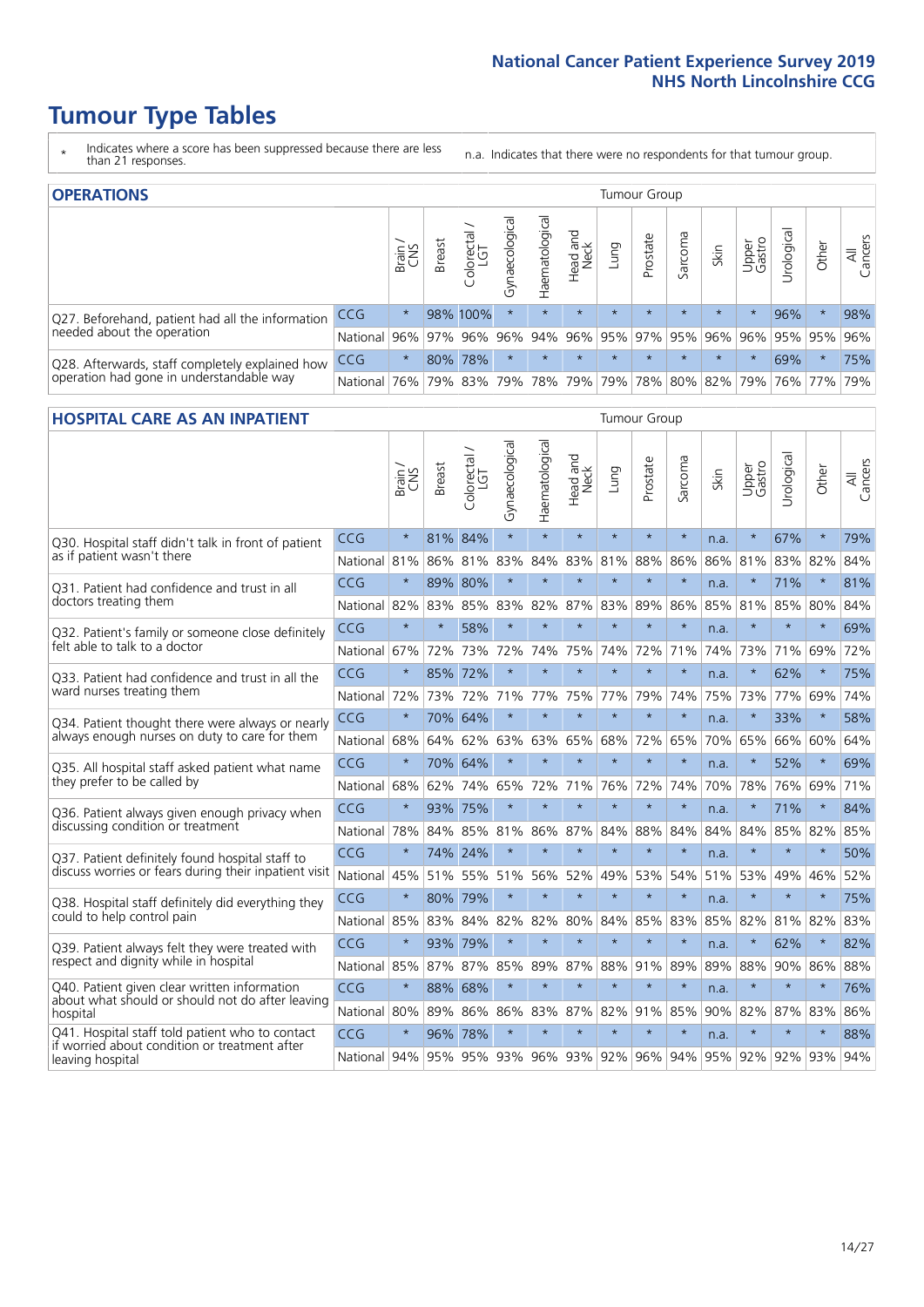- \* Indicates where a score has been suppressed because there are less than 21 responses.
- n.a. Indicates that there were no respondents for that tumour group.

| <b>HOSPITAL CARE AS A DAY PATIENT / OUTPATIENT</b>                                                                    |            | <b>Tumour Group</b> |               |                       |                |                |                         |         |          |         |         |                 |            |         |                |
|-----------------------------------------------------------------------------------------------------------------------|------------|---------------------|---------------|-----------------------|----------------|----------------|-------------------------|---------|----------|---------|---------|-----------------|------------|---------|----------------|
|                                                                                                                       |            | Brain               | <b>Breast</b> | olorectal<br>LGT<br>Ū | Gynaecological | Haematological | ead and<br>Neck<br>Head | Lung    | Prostate | Sarcoma | Skin    | Upper<br>Gastro | Urological | Other   | All<br>Cancers |
| Q43. Patient definitely found hospital staff to                                                                       | CCG        | $\star$             | 70%           | 72%                   | $\star$        | 73%            | $\star$                 | $\star$ | $\star$  | $\star$ | $\star$ | $\star$         | $\star$    | 62%     | 70%            |
| discuss worries or fears during their outpatient or<br>day case visit                                                 | National   | 66%                 | 68%           | 73%                   | 70%            | 73%            | 72%                     | 70%     | 74%      | 72%     | 72%     | 71%             | 67%        | 68%     | 71%            |
| Q44. Cancer doctor had the right documents at<br>patient's last outpatient appointment                                | <b>CCG</b> | $\star$             | $96\%$        | 97%                   | $\star$        | 96%            | $\star$                 | $\star$ | $\star$  | $\star$ |         | $\star$         | 92%        | 88%     | 93%            |
|                                                                                                                       | National   | 94%                 | 96%           | 96%                   | 96%            | 97%            | 96%                     | 96%     | 96%      | 96%     | 96%     | 94%             | 96%        | 95%     | 96%            |
| Q46. Beforehand patient completely had                                                                                | CCG        | $\star$             | 81%           | $\star$               |                |                | $\star$                 | $\star$ | $\star$  | $\star$ | n.a.    | $\star$         | $\star$    | $\star$ | 79%            |
| all information needed about radiotherapy<br>treatment                                                                | National   | 91%                 | 88%           | 83%                   | 88%            | 84%            | 86%                     | 86%     | 88%      | 88%     | 84%     | 86%             | 83%        | 84%     | 86%            |
| Q47. Patient completely given understandable                                                                          | CCG        | $\star$             | 48%           | $\star$               |                |                | $\star$                 | $\star$ | $\star$  | $\star$ | n.a.    | $\star$         | ÷          | $\ast$  | 52%            |
| information about whether radiotherapy was<br>working                                                                 | National   | 56%                 | 60%           | 57%                   | 61%            | 62%            | 63%                     | 59%     | 60%      | 67%     | 57%     | 52%             | 59%        | 59%     | 60%            |
| Q49. Beforehand patient completely had all                                                                            | CCG        | $\star$             | 85%           | $\star$               | $\star$        | 84%            | $\star$                 | $\star$ | $\star$  | $\star$ | n.a.    | $\star$         | ¥          | $\ast$  | 87%            |
| information needed about chemotherapy<br>treatment                                                                    | National   | 80%                 | 82%           | 86%                   | 87%            | 85%            | 79%                     | 84%     | 86%      | 86%     | 90%     | 84%             | 85%        | 85%     | 84%            |
| Q50. Patient given enough information about<br>whether chemotherapy was working in a<br>completely understandable way | CCG        | $\star$             | 47%           | $\star$               | $\star$        | 73%            | $\star$                 | $\star$ | $\star$  | $\star$ | n.a.    | $\star$         |            | $\star$ | 65%            |
|                                                                                                                       | National   | 54%                 | 62%           | 64%                   | 68%            | 75%            |                         | 57% 67% | 66%      | 71%     | 79%     | 61%             | 68%        | 69%     | 68%            |

#### **HOME CARE AND SUPPORT** Tumour Group

|                                                                                                                   |            | Brain   | Breast  | Colorectal<br>LGT | $\sigma$<br>Gynaecologic | Haematological | Head and<br>Neck | Dung            | Prostate | Sarcoma | Skin    | Upper<br>Gastro | rological   | Other   | All<br>Cancers |
|-------------------------------------------------------------------------------------------------------------------|------------|---------|---------|-------------------|--------------------------|----------------|------------------|-----------------|----------|---------|---------|-----------------|-------------|---------|----------------|
| Q51. Hospital staff definitely gave family or<br>someone close all the information needed to<br>help care at home | <b>CCG</b> | $\star$ |         | 49% 61%           |                          | 71%            | $\star$          | $\star$         | $\star$  | $\star$ | $\star$ | $\star$         |             | 52% 52% | 56%            |
|                                                                                                                   | National   | 58%     | 58%     | 63%               | 57%                      |                |                  | 62% 67% 59% 61% |          |         | 62% 65% | 60%             |             | 59% 55% | 60%            |
| Q52. Patient definitely given enough support<br>from health or social services during treatment                   | <b>CCG</b> | $\star$ |         |                   |                          |                | $\star$          | $\star$         | $\star$  | $\star$ | n.a.    | $\star$         | $\star$     | $\star$ | 45%            |
|                                                                                                                   | National   | 42%     | 52%     | 60%               |                          | 45% 51%        | 59%              | 50%             | 48%      |         | 53% 57% |                 | 54% 48% 51% |         | 52%            |
| Q53. Patient definitely given enough support<br>from health or social services after treatment                    | <b>CCG</b> | $\star$ |         |                   |                          |                | $\star$          | $\star$         | $\star$  |         | $\star$ | $\star$         | $\star$     | $\star$ | 36%            |
|                                                                                                                   | National l | 39%     | 41% 53% |                   | 39%                      | $ 43\% $       | 56%              | 40%             | 46%      |         | 48% 59% | 47%             | 44%         | 44%     | 45%            |

| <b>CARE FROM YOUR GENERAL PRACTICE</b>                                                                     |              |         |               |                   |                |                |                  |         |          | Tumour Group |                             |                 |            |             |                |  |  |
|------------------------------------------------------------------------------------------------------------|--------------|---------|---------------|-------------------|----------------|----------------|------------------|---------|----------|--------------|-----------------------------|-----------------|------------|-------------|----------------|--|--|
|                                                                                                            |              | Brain   | <b>Breast</b> | Colorectal<br>LGT | Gynaecological | Haematological | Head and<br>Neck | Lung    | Prostate | Sarcoma      | Skin                        | Upper<br>Gastro | Urological | Other       | All<br>Cancers |  |  |
| Q54. GP given enough information about<br>patient's condition and treatment                                | <b>CCG</b>   | $\star$ |               | 93% 96%           | $\star$        | $\star$        | $\star$          | $\star$ | $\star$  | $\star$      | n.a.                        | $\star$         | 92%        | $\star$     | 95%            |  |  |
|                                                                                                            | National 91% |         |               | 96% 95%           | 95%            |                |                  |         |          |              | 96% 94% 94% 96% 94% 96% 93% |                 |            | 95% 94% 95% |                |  |  |
| Q55. General practice staff definitely did<br>everything they could to support patient during<br>treatment | <b>CCG</b>   | $\star$ |               | 59% 54%           | $\star$        | $\star$        | $\star$          | $\star$ | $\star$  | $\star$      | $\star$                     | $\star$         |            | 43% 43%     | 56%            |  |  |
|                                                                                                            | National     | 55%     |               | 58% 59%           | 56%            |                | 56% 59%          |         | 56% 64%  |              | 56% 65%                     | 59%             |            | 59% 55%     | 58%            |  |  |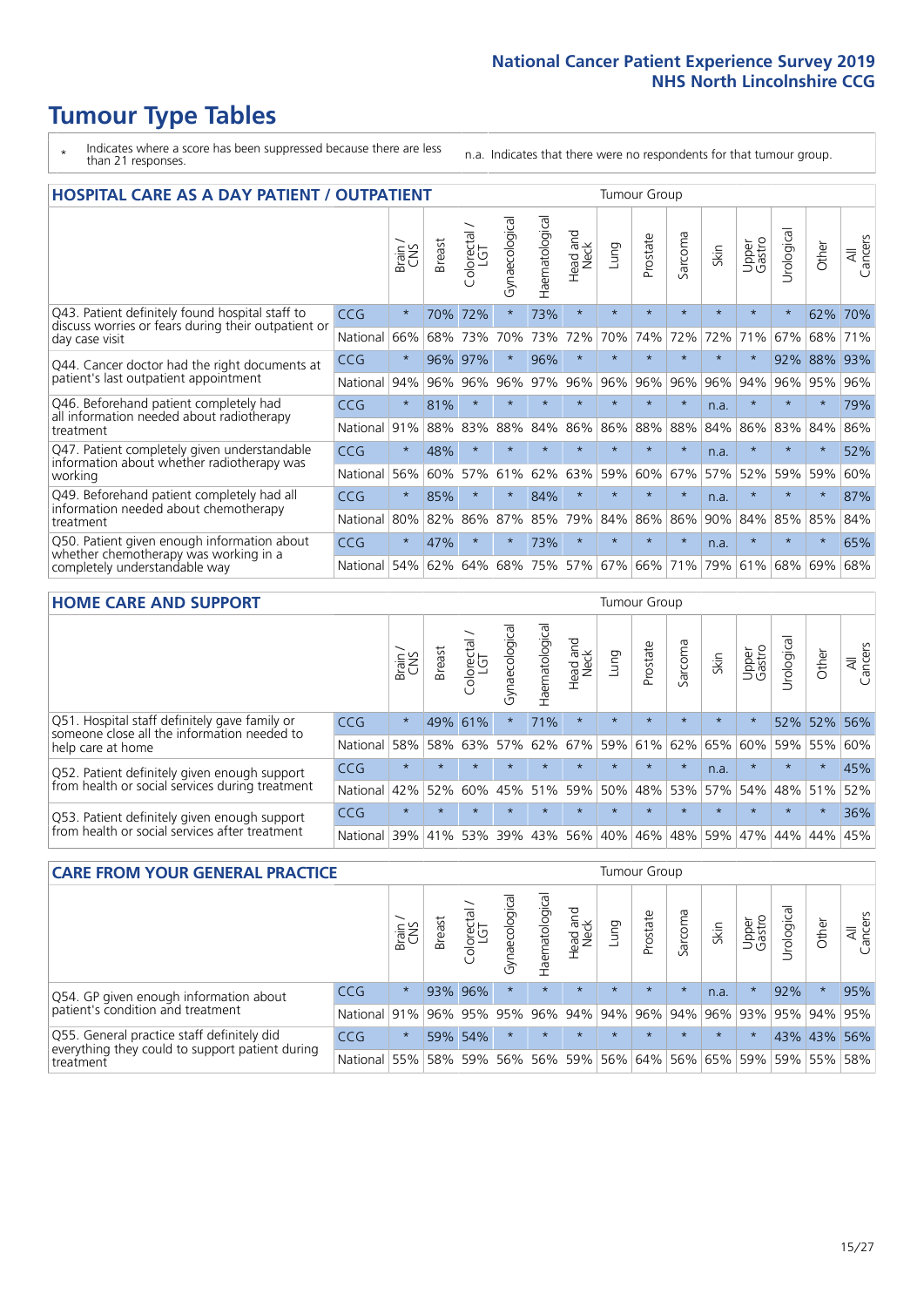- \* Indicates where a score has been suppressed because there are less than 21 responses.
- n.a. Indicates that there were no respondents for that tumour group.

#### **YOUR OVERALL NHS CARE** THE CONSTRUCTION OF THE THROUP GROUP TUMOUR GROUP

| UN V V LIVALL IVI 19 GAINL |              |               |                     |                          |                |                                |          |          |                      |         |                 |               |       |                       |  |  |  |  |  |
|----------------------------|--------------|---------------|---------------------|--------------------------|----------------|--------------------------------|----------|----------|----------------------|---------|-----------------|---------------|-------|-----------------------|--|--|--|--|--|
|                            | Brain<br>CNS | <b>Breast</b> | Colorectal /<br>LGT | Gynaecological           | Haematological | <b>Bad and</b><br>Neck<br>Head | Lung     | Prostate | arcoma<br>$\sqrt{ }$ | Skin    | Upper<br>Gastro | ල<br>Urologia | Other | All<br>Cancers        |  |  |  |  |  |
| <b>CCG</b>                 | $\star$      | 68%           | 78%                 | $\star$                  | 81%            | $\star$                        | $\star$  | 81%      | $\star$              | $\star$ | $\star$         | 67%           |       | 69%                   |  |  |  |  |  |
| National                   | 60%          | 73%           | 73%                 | 69%                      | 75%            | 73%                            | 73%      | 75%      | 70%                  | 79%     | 69%             | 74%           | 68%   | 73%                   |  |  |  |  |  |
| <b>CCG</b>                 | $\star$      |               |                     | $\star$                  | $\star$        | $\star$                        | $\star$  | $\star$  | $\star$              | $\star$ | $\star$         | 26%           | 58%   | 40%                   |  |  |  |  |  |
| National                   | 36%          | 41%           | 40%                 | 34%                      | 36%            | 39%                            | 36%      | 40%      | 34%                  | 44%     | 36%             | 33%           | 31%   | 38%                   |  |  |  |  |  |
| <b>CCG</b>                 | $\star$      | 91%           | 86%                 |                          | 92%            | $\ast$                         | $^\star$ | 95%      | $\star$              | $\star$ |                 | 77%           | 63%   | 84%                   |  |  |  |  |  |
| National                   | 85%          | 90%           | 88%                 | 87%                      | 91%            | 90%                            | 90%      | 88%      | 88%                  | 90%     | 86%             |               |       | 89%                   |  |  |  |  |  |
| <b>CCG</b>                 | $\star$      |               |                     | $\star$                  | 58%            | $\star$                        | $\star$  | $\star$  | $\star$              | $\star$ | $\star$         |               |       | 71%                   |  |  |  |  |  |
| National                   | 58%          | 68%           | 73%                 | 66%                      | 66%            | 71%                            | 71%      | 76%      | 68%                  | 73%     | 66%             | 75%           | 64%   | 69%                   |  |  |  |  |  |
| <b>CCG</b>                 | $\star$      | 18%           | 16%                 |                          | 39%            | $\star$                        | $\star$  | 38%      | $\star$              | $\star$ | $\star$         | 18%           | 33%   | 22%                   |  |  |  |  |  |
| National                   | 42%          | 30%           | 32%                 | 31%                      | 33%            | 21%                            | 34%      | 31%      | 36%                  | 20%     | 36%             | 21%           | 32%   | 30%                   |  |  |  |  |  |
| <b>CCG</b>                 | $\star$      | 8.9           | 8.7                 | $\star$                  | 9.1            | $\star$                        | $\star$  | 8.8      | $\star$              | $\star$ | $\star$         | 8.1           | 8.3   | 8.6                   |  |  |  |  |  |
| National                   | 8.6          | 8.9           | 8.8                 | 8.7                      | 8.9            | 8.8                            | 8.8      | 8.8      | 8.8                  | 8.9     | 8.7             | 8.7           | 8.7   | 8.8                   |  |  |  |  |  |
|                            |              |               |                     | 40%<br>48%<br>86%<br>63% |                |                                |          |          |                      |         |                 |               | 85%   | 41%<br>87%<br>68% 67% |  |  |  |  |  |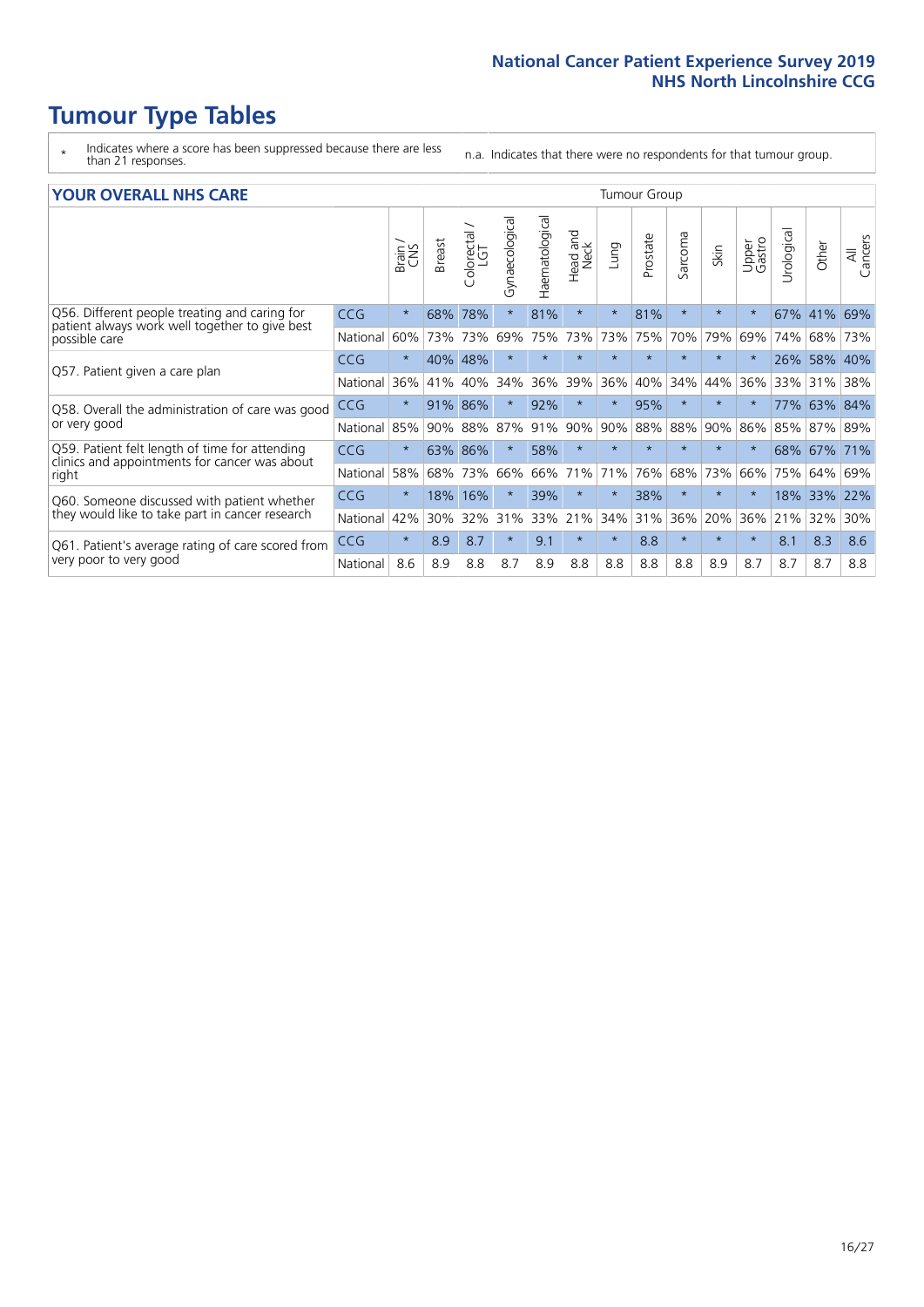### **Year on Year Charts**





#### **DIAGNOSTIC TESTS**





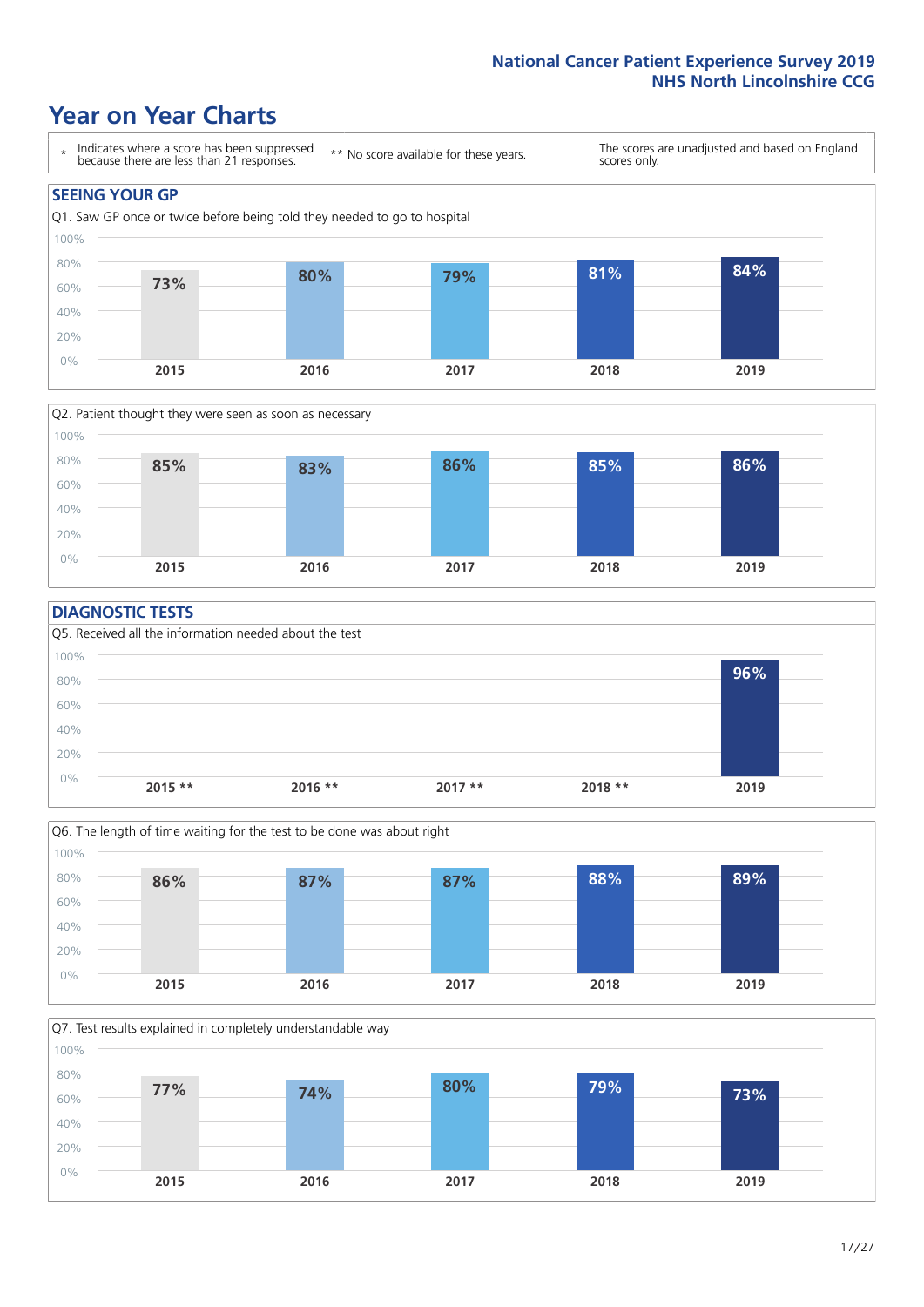







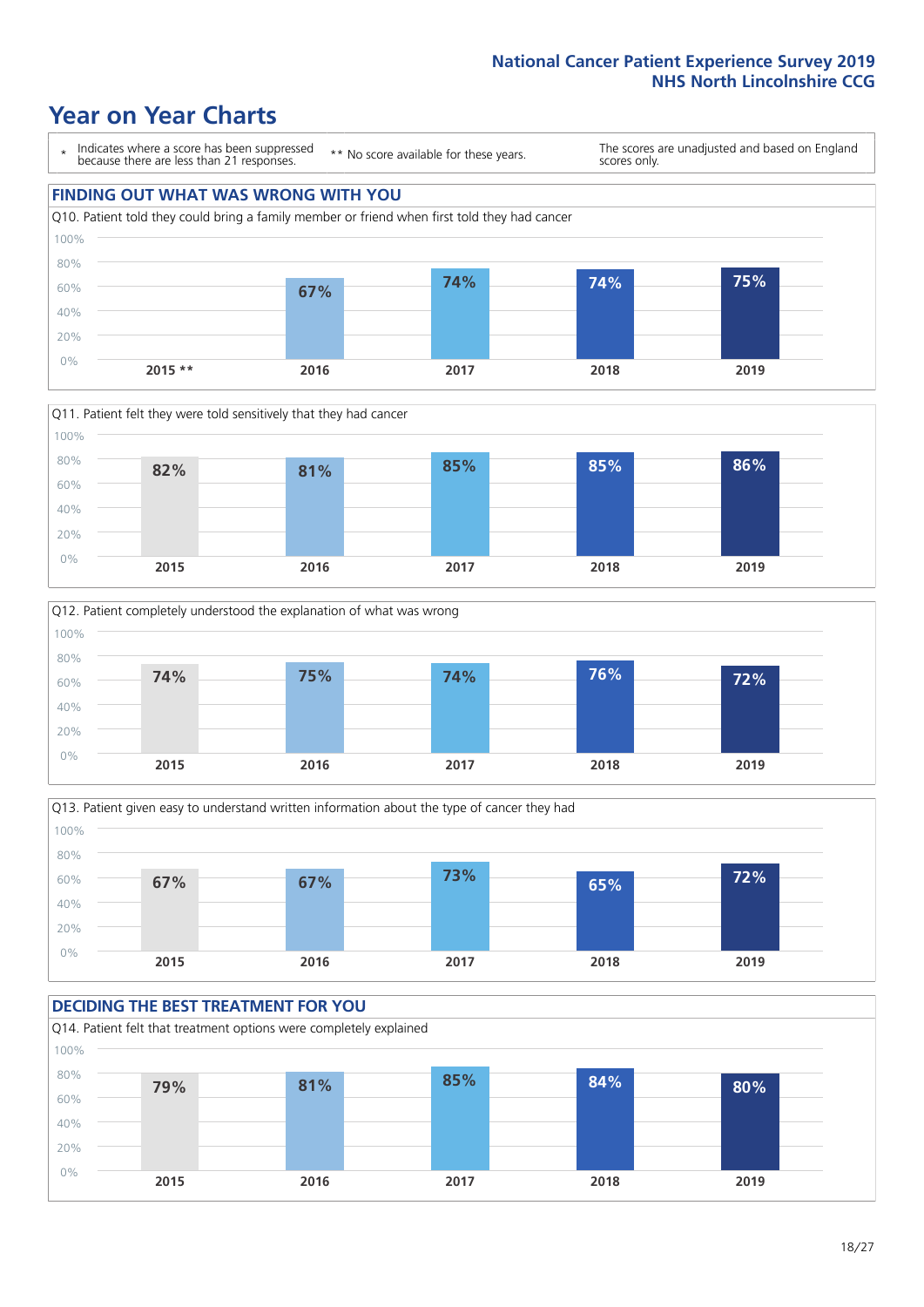





Q18. Patient definitely involved as much as they wanted in decisions about care and treatment  $0%$ 20% 40% 60% 80% 100% **2015 \*\* 2016 \*\* 2017 \*\* 2018 \*\* 2019 80%**

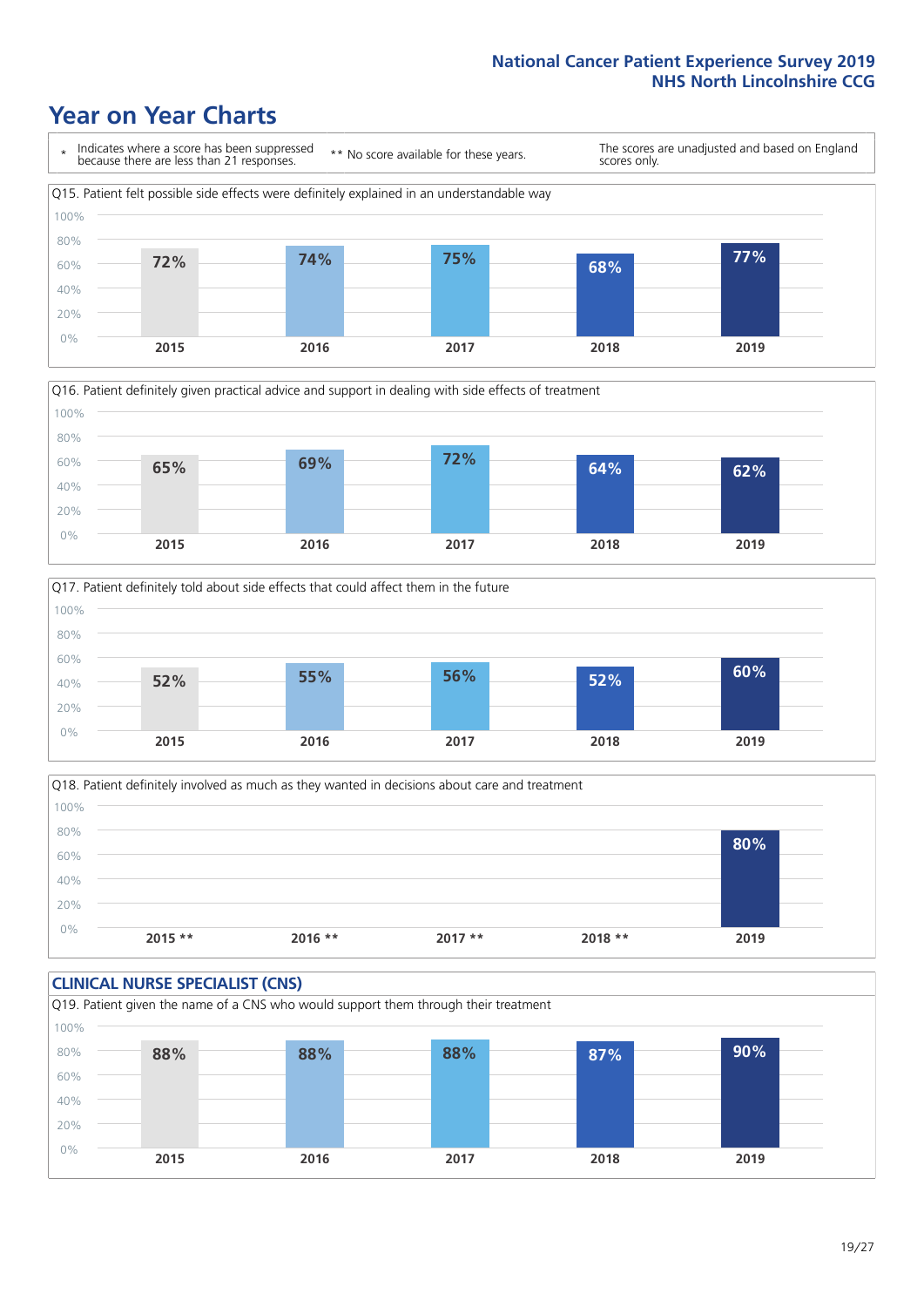









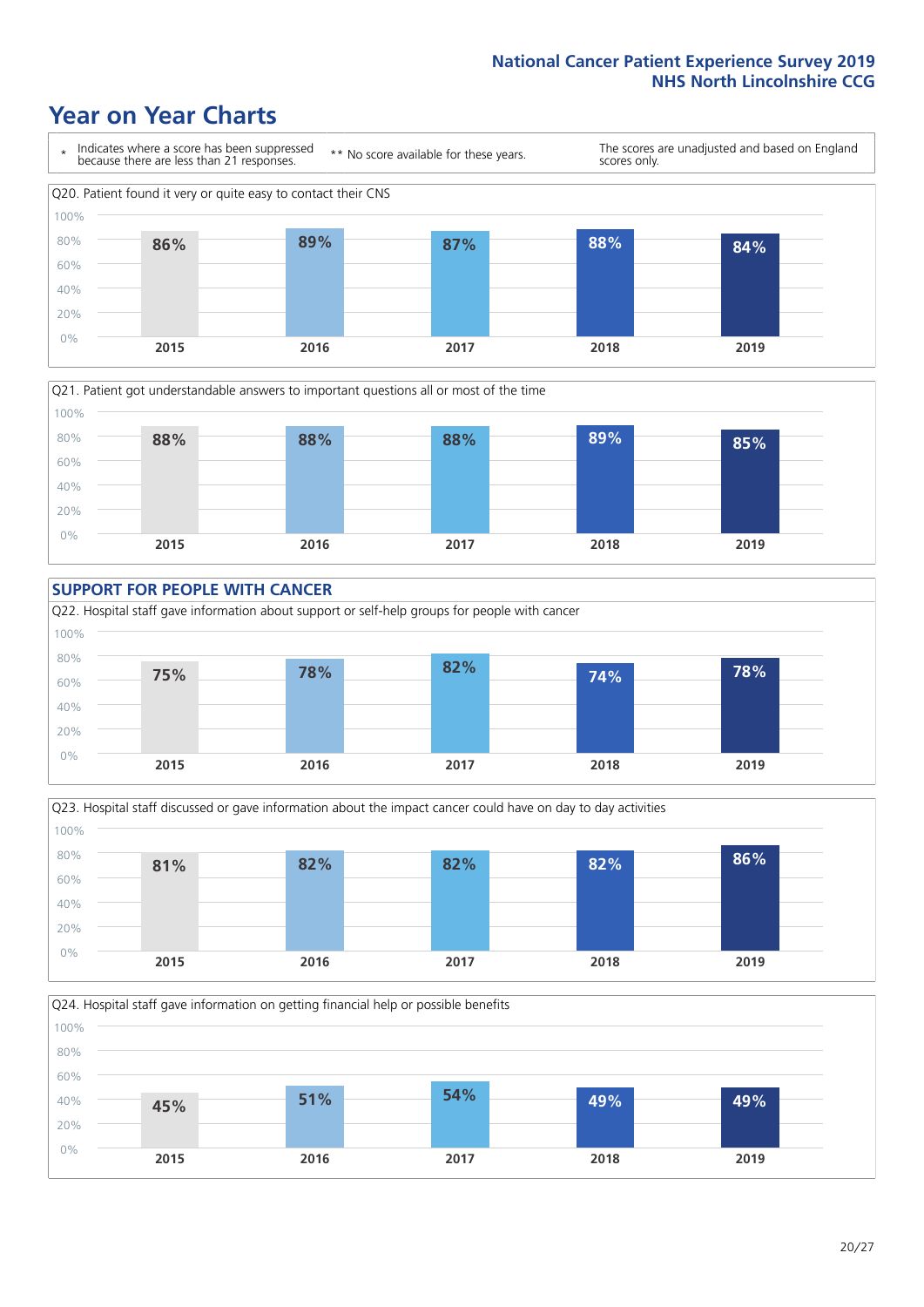### **Year on Year Charts**



#### **OPERATIONS**





#### **HOSPITAL CARE AS AN INPATIENT** Q30. Hospital staff didn't talk in front of patient as if patient wasn't there 0% 20% 40% 60% 80% 100% **2015 \*\* 2016 \*\* 2017 \*\* 2018 \*\* 2019 79%**

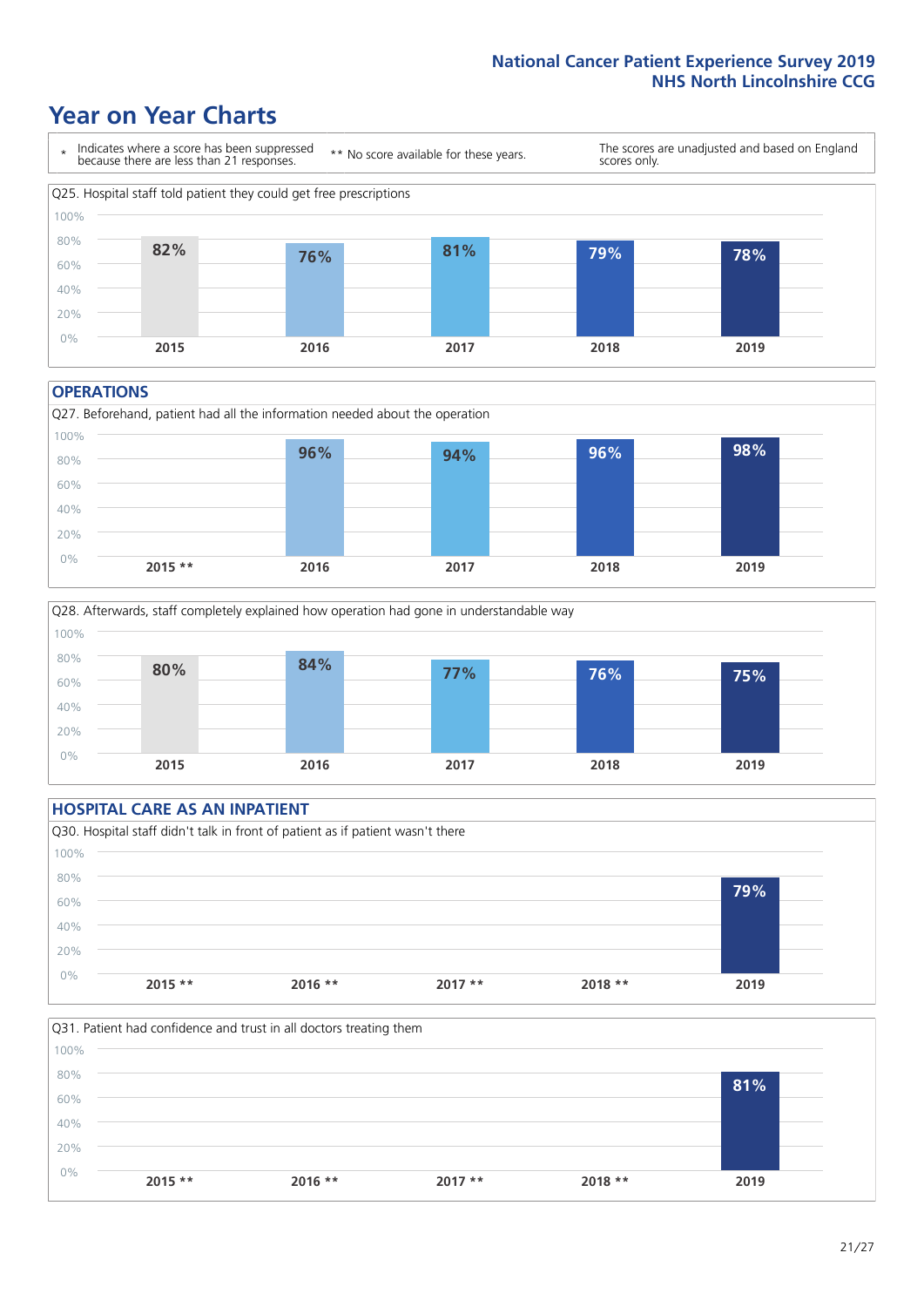







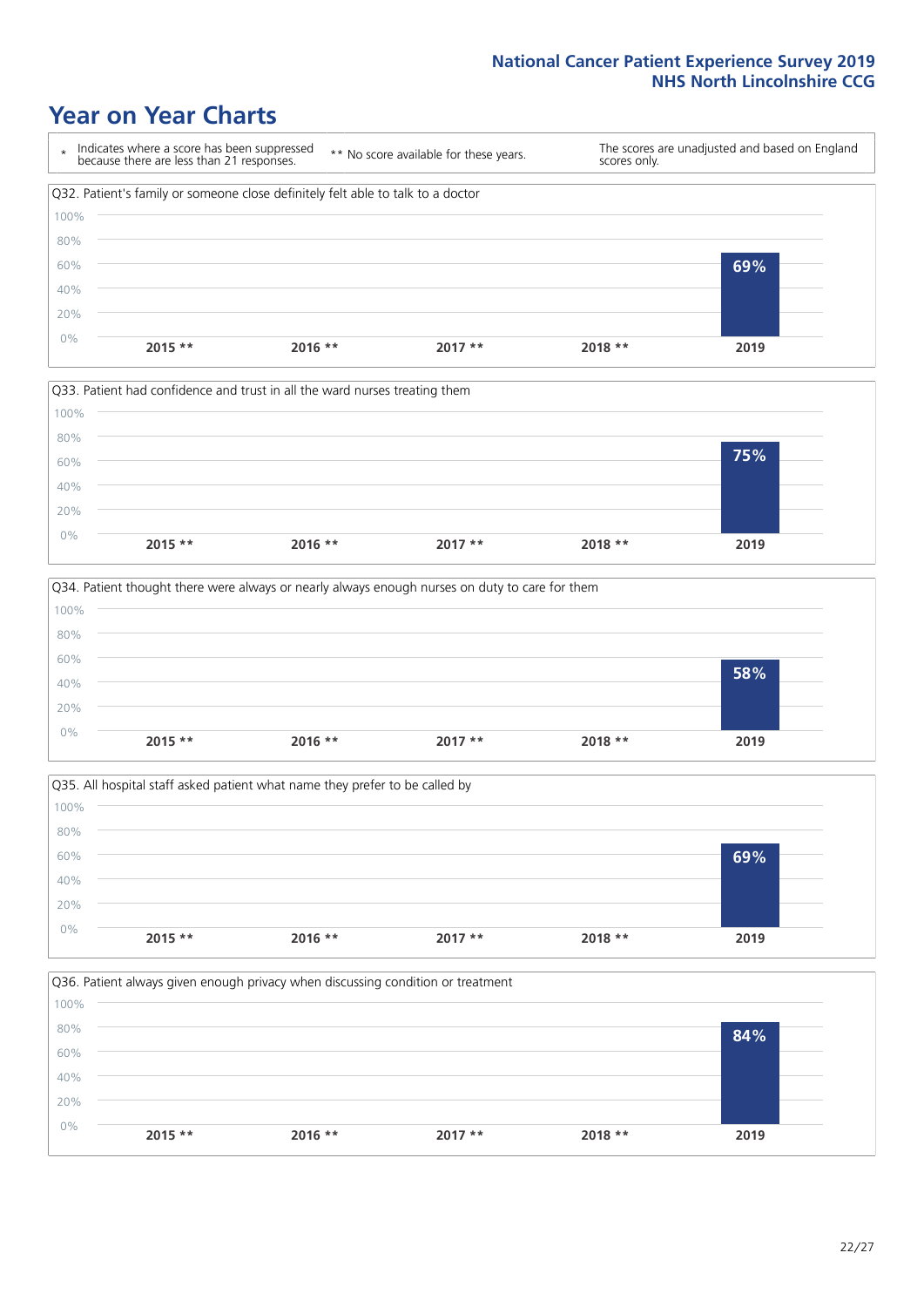







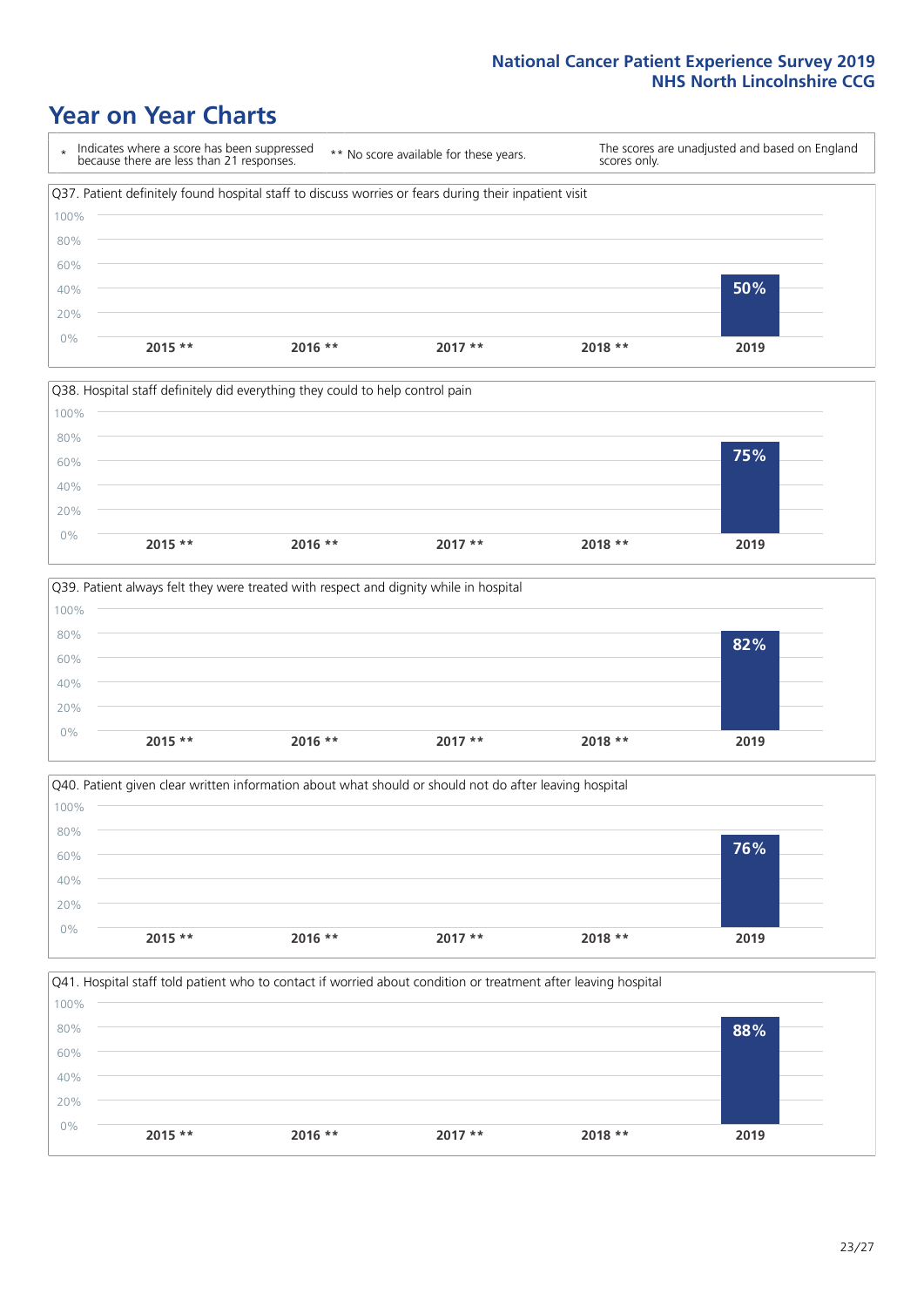### **Year on Year Charts**

\* Indicates where a score has been suppressed because there are less than 21 responses.

\*\* No score available for these years.

The scores are unadjusted and based on England scores only.

#### **HOSPITAL CARE AS A DAY PATIENT / OUTPATIENT**









Q49. Beforehand patient completely had all information needed about chemotherapy treatment

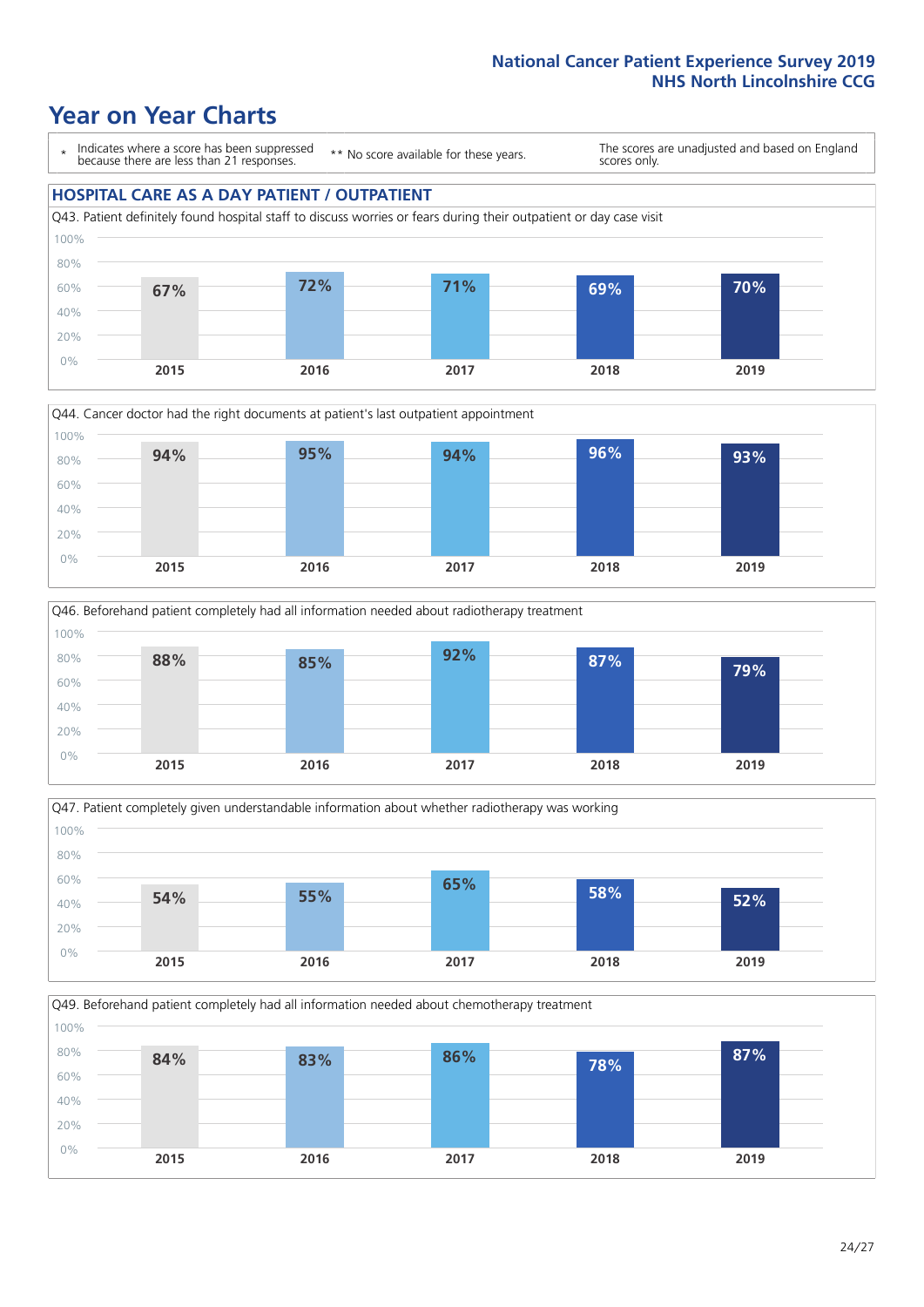### **Year on Year Charts**

\* Indicates where a score has been suppressed because there are less than 21 responses. \*\* No score available for these years. The scores are unadjusted and based on England scores only. Q50. Patient given enough information about whether chemotherapy was working in a completely understandable way 0% 20% 40% 60% 80% 100% **2015 2016 2017 2018 2019 66% 73% 69% 61% 65%**

#### **HOME CARE AND SUPPORT**







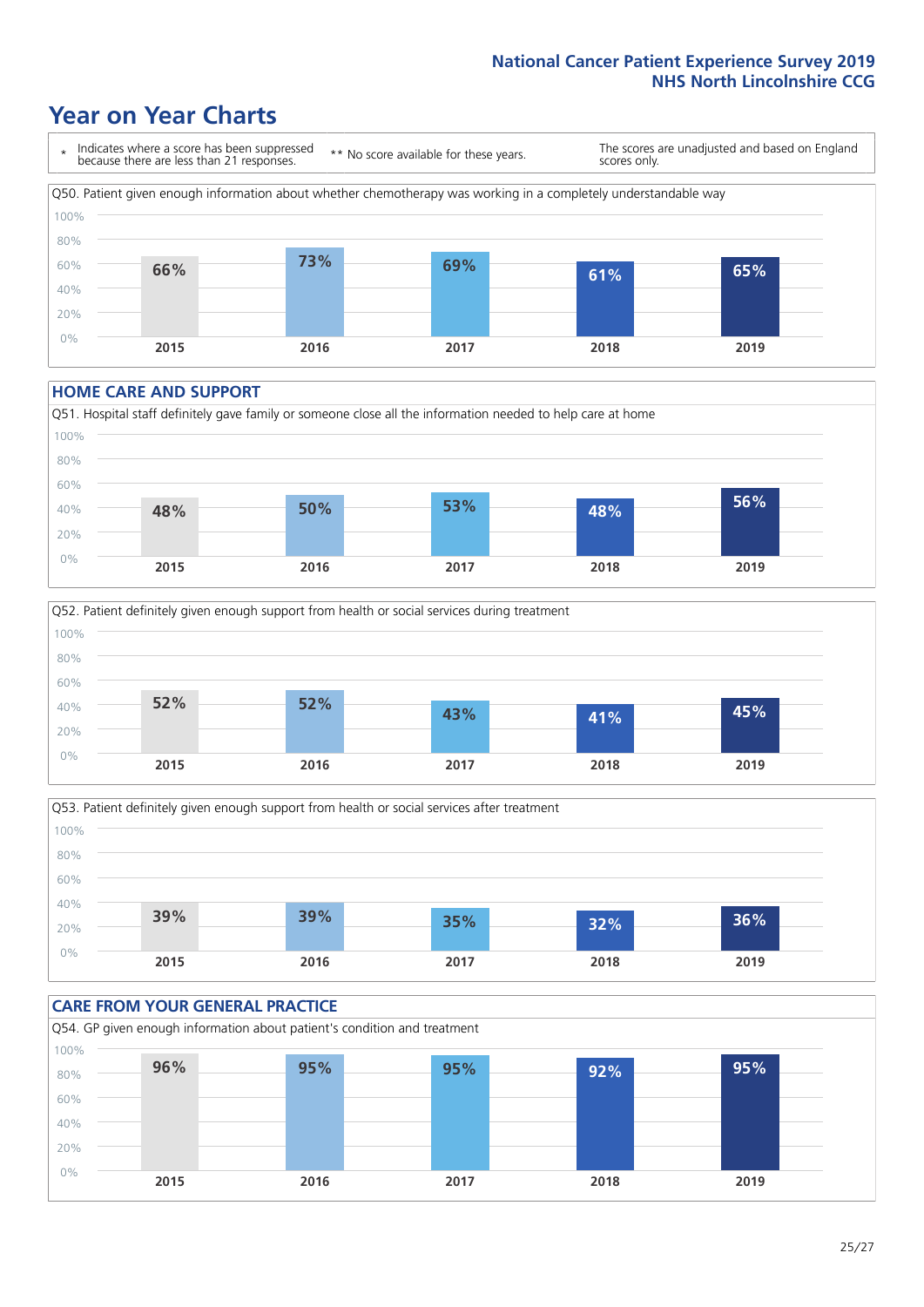### **Year on Year Charts**

\* Indicates where a score has been suppressed because there are less than 21 responses.

\*\* No score available for these years.

The scores are unadjusted and based on England scores only.



#### **YOUR OVERALL NHS CARE**







Q59. Patient felt length of time for attending clinics and appointments for cancer was about right